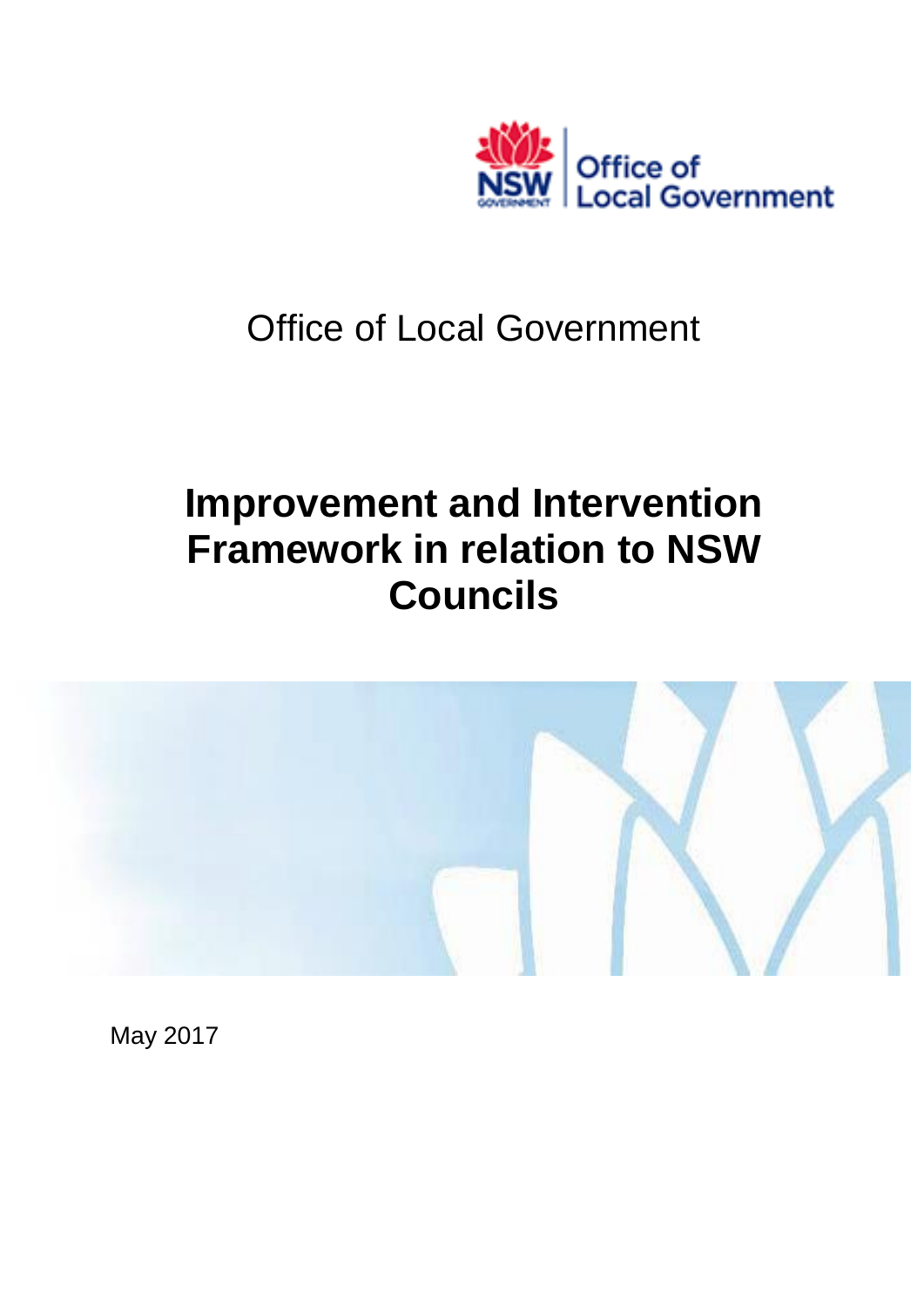Improvement and Intervention Framework in relation to NSW Councils

# **CONTENTS**

| $\mathbf{1}$            |                                                                                                                                                                                  |  |
|-------------------------|----------------------------------------------------------------------------------------------------------------------------------------------------------------------------------|--|
| $\mathbf{2}$            |                                                                                                                                                                                  |  |
| 3                       |                                                                                                                                                                                  |  |
| $\overline{\mathbf{4}}$ |                                                                                                                                                                                  |  |
| 5                       |                                                                                                                                                                                  |  |
| 6                       |                                                                                                                                                                                  |  |
| 7                       |                                                                                                                                                                                  |  |
| 8                       |                                                                                                                                                                                  |  |
|                         |                                                                                                                                                                                  |  |
| 10                      |                                                                                                                                                                                  |  |
| 11                      |                                                                                                                                                                                  |  |
|                         | APPENDIX 1: IMPROVEMENT AND INTERVENTION STRATEGIES - RISK/RESOURCE ANALYSIS9<br>APPENDIX 2: PROBLEM IDENTIFICATION, RISK ANALYSIS AND INTERVENTION STRATEGY DECISION MAKING AND |  |
|                         |                                                                                                                                                                                  |  |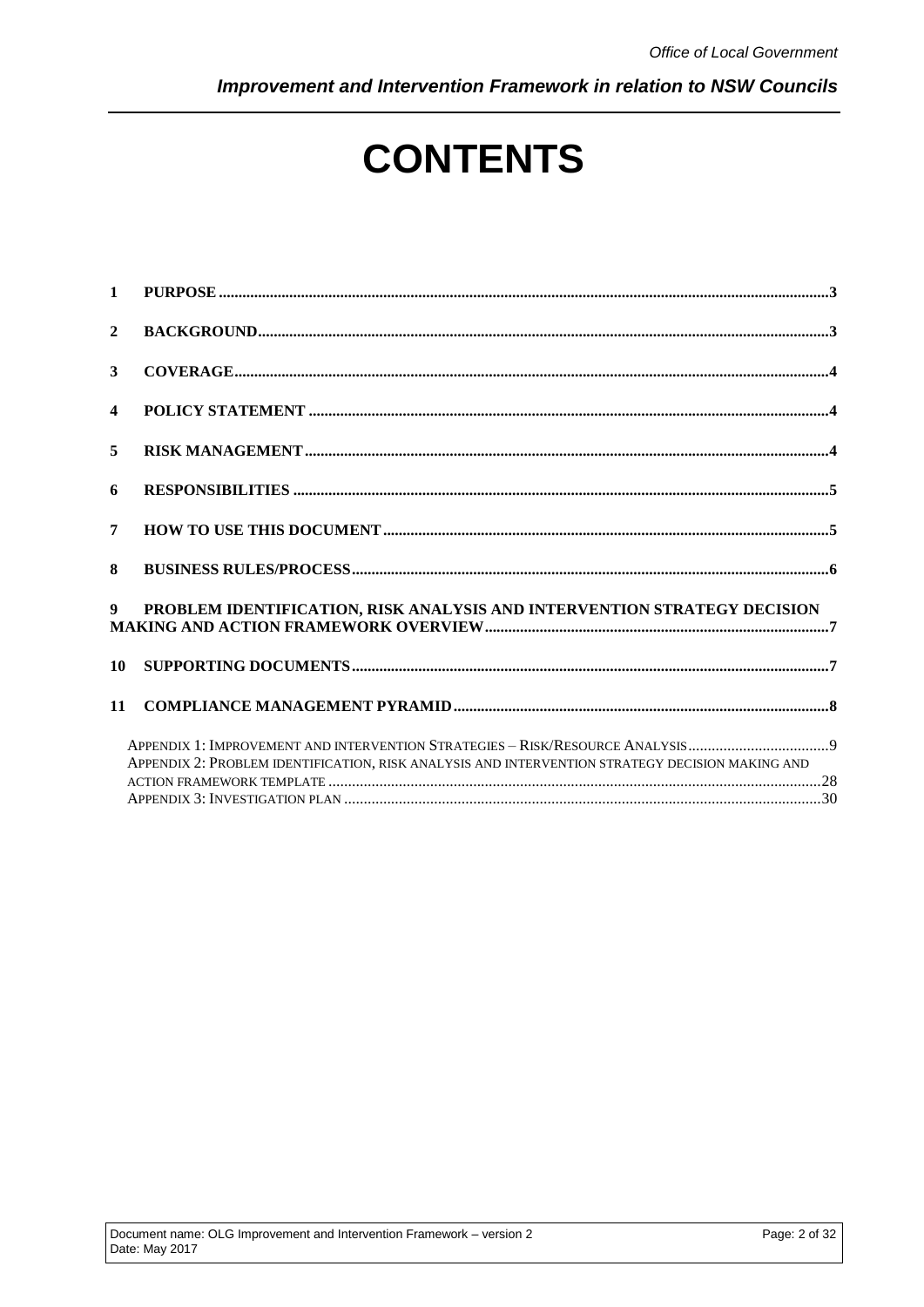## <span id="page-2-0"></span>**1 Purpose**

The purpose of the *Improvement and Intervention Framework* is to assist NSW councils to meet good practice and ensure they comply with relevant legislation and standards.

The purpose of this *Framework* document is to provide a diagnostic tool to guide the Office of Local Government in identifying appropriate Improvement and intervention strategies in relation to NSW councils.

## <span id="page-2-1"></span>**2 Background**

The Office strives to be a professional, responsive, efficient and effective organisation which works with local councils to ensure a strong and sustainable local government sector in NSW. The Office strives to work collaboratively with the Local Government sector and is the key adviser to the NSW Government on Local Government matters.

This *Improvement and Intervention Framework* supports the Office's goals of being a leader on Local Government matters for New South Wales; continuous improvement in council governance practices; all councils manage their finances responsibly; and Office resources are optimised.

The Office is active in providing a range of improvement information and advice to guide local councils. However, there are circumstances where the Office may need to intervene where councils are experiencing difficulties in meeting their legislated obligations or otherwise experiencing a breakdown in performing their functions efficiently and effectively that requires outside assistance to remedy.

The Office aims to intervene early when councils are experiencing problems and, in the first instance, will encourage councils to meet their obligations. Any intervention or improvement response will be proportionate to the circumstances. For example, an improvement strategy may be appropriate where the target is all councils in NSW; an intervention strategy may be appropriate where an individual council is experiencing severe difficulties such as a breakdown in relationships.

"Improvement and intervention" is defined in broad terms to include:

- strategies that assist councils to meet good practice,
- strategies to ensure councils comply with relevant legislation and standards, and
- strategies that use available sanctions that force councils to comply with relevant legislation and standards.

"Improvement and intervention" is also defined in broad terms to include strategies with an impact on the local government sector, to strategies with an impact on individuals within the sector.

The aim of any intervention is to encourage councils and individuals to voluntarily act appropriately. The Office's approach to Improvement and intervention is described in the Compliance Management Pyramid (see Diagram 1 Part 11). It is recognised that councils and individuals may not always act appropriately and may move between the segments in the Pyramid, which then requires a proportionate response from the Office. The Office will have regard to this *Improvement and Intervention Framework* when responding to issues.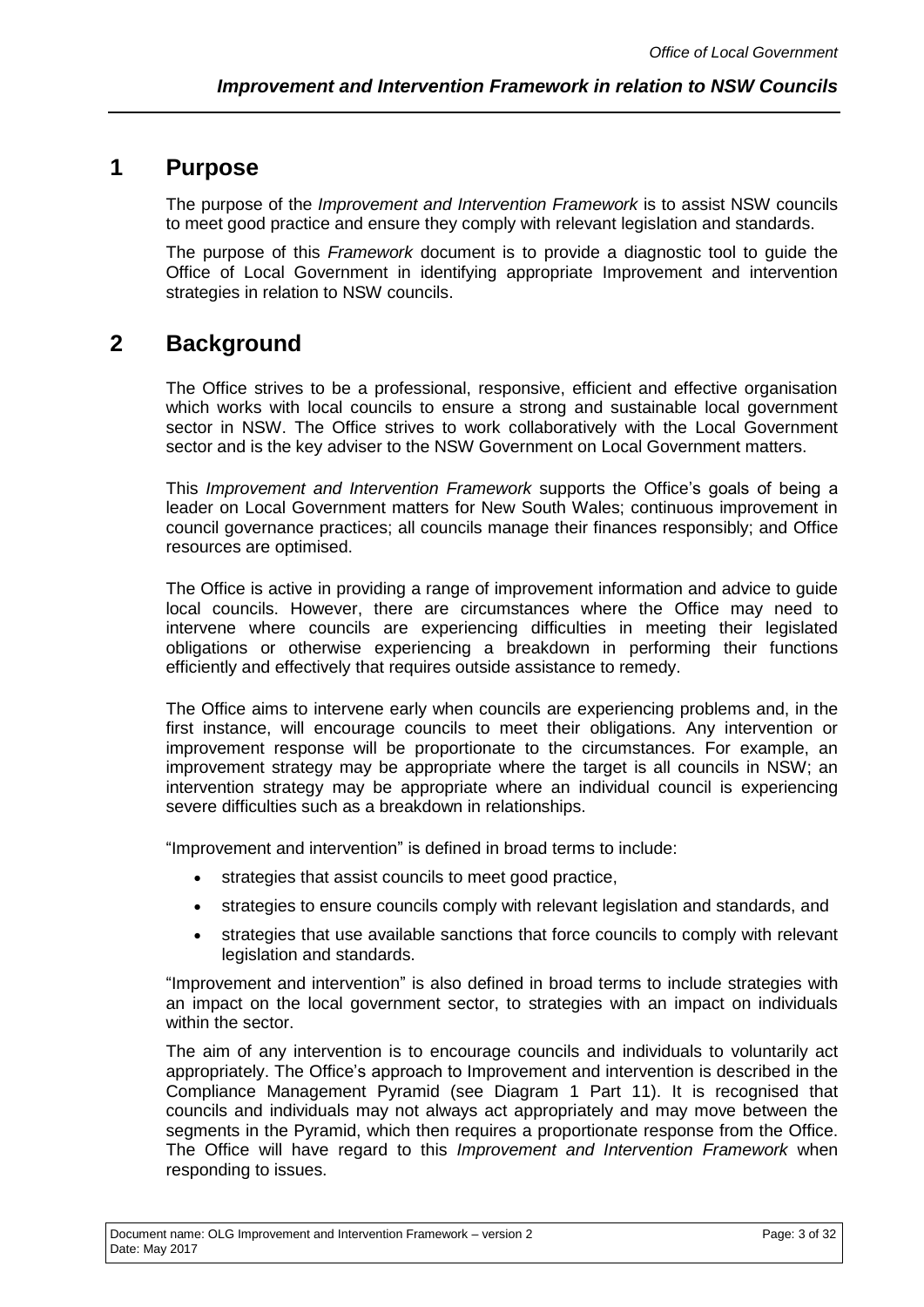## <span id="page-3-0"></span>**3 Coverage**

The *Improvement and Intervention Framework* is for use by all teams in the Office.

The available strategies provided in Appendix 1 cover the range of activities undertaken by the Office to improve the local government sector.

Some Teams may not have a role with some levels of the *Improvement and Intervention Framework*.

## <span id="page-3-1"></span>**4 Policy statement**

The Office works with local councils to ensure a strong and sustainable sector.

Our aim is to proactively and collaboratively support councils to improve through information and advice.

Where councils are not performing as expected we will:

- Respect the democratic mandate of councils and importance of self improvement by encouraging councils and individuals to voluntarily act appropriately and meet their obligations under the Act.
- Intervene early when councils are experiencing problems to strengthen a council's capacity to meet its obligations.
- Escalate action appropriately and promptly in proportion to the situation, using the strongest options where the council has clearly indicating its unwillingness to comply with any relevant early intervention or warning.
- Consider the broader implications of any intervention on the local government sector when planning an intervention.
- Commit to maintaining strong and constructive relationships with councils even if intervention is required to deliver appropriate local solutions.

## <span id="page-3-2"></span>**5 Risk management**

The use of the *Improvement and Intervention Framework* to guide intervention activities will ensure that the following risks are managed:

- a. risk to the Office's reputation:
	- enforcement and compliance interventions will only occur following an analysis of the circumstances
	- interventions will be scaled, ensuring councils have adequate opportunity to positively respond
	- promote the Office's aim of working with councils rather than telling councils what to do, in most cases.
- b. risk of acting prematurely:
	- by analysing the circumstances
	- by planning Improvement and intervention activities.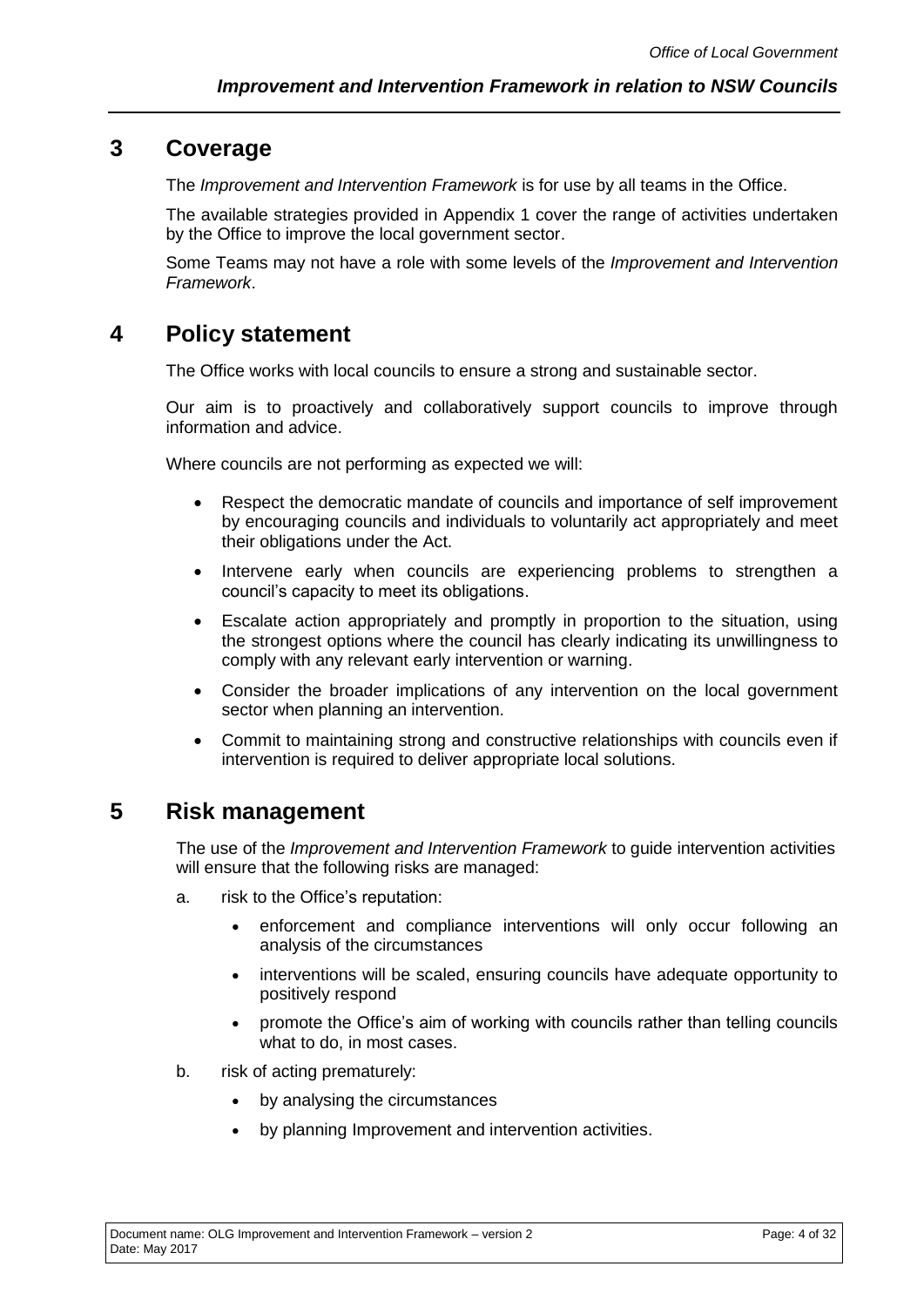## <span id="page-4-0"></span>**6 Responsibilities**

**Chief Executive**: is responsible for approving the *Improvement and Intervention Framework*. The Chief Executive will also be responsible for approving interventions in the enforcement (penalty/direction) segment of the Compliance Management Pyramid (Diagram 1 in Part 11 and described in Appendix 1).

**Directors**: are responsible for ensuring the *Framework* is implemented across the Office and that Managers give consideration to the Framework in their work.

**Managers**: are responsible for implementing the *Improvement and Intervention Framework*.

**Investigations Team**: is responsible:

- for the oversight of the *Improvement and Intervention Framework* and is responsible for its regular review.
- to lead, as defined by the relevant approval, interventions in the enforcement segment of the Compliance Management Pyramid (Diagram 1 in Part 11 and described in Appendix 1).

**Performance and Compliance Team:** is responsible to lead the financial reviews identified in the compliance assessment segment of Appendix 1. The Team has developed "*Financial Review Program Guidelines*" which should be used when implementing a financial review.

**All Teams:** should:

- use the *Improvement and Intervention Framework* when considering such activities.
- consult the Investigations Team if there are proposed interventions in the compliance assessment (formal warning) and enforcement (penalty/direction) segments of the Compliance Management Pyramid (Diagram 1 in Part 11 and described in Appendix 1).

## <span id="page-4-1"></span>**7 How to use this document**

- a. This document outlines the improvement and intervention strategies that are available to the Office (Appendix 1).
- b. This document provides a guide to help decide which improvement or intervention strategy may be applicable to the relevant circumstances.
- c. The interventions described in this document consider the desired impact of any intervention. That is; consideration should be given as to whether the focus of the intervention is to prompt individuals to change, individual council action or promote change across the sector.
- d. The framework provided in this document is based on a Compliance Management Pyramid that encourages councils to voluntarily act appropriately (Diagram 1 - see Part 11 below).
- e. A detailed "*Improvement and Intervention Strategies – Risks/Resources Analysis Table*" is provided at Appendix 1. This table is organised by segment of the Compliance Management Pyramid. It outlines relevant improvement and/or intervention strategies according to the segment to which they apply, their purpose, the circumstances where they may apply, the risks and resources required for their implementation. While the strategies have been organised in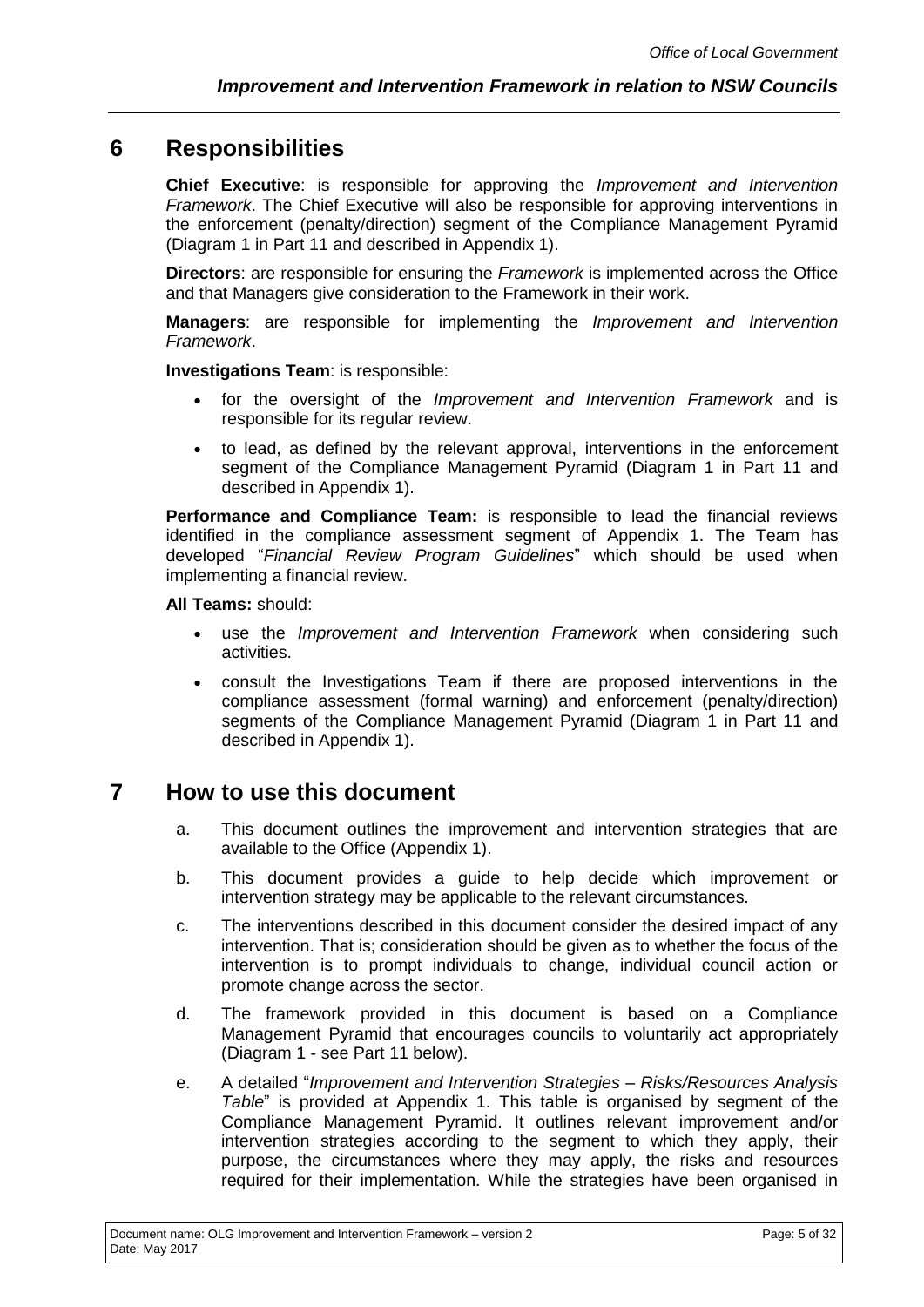accordance with the purpose that generally aligns best to the principles of the relevant segment of the Compliance Management Pyramid, some strategies may be also used in other segments of the Pyramid. **There is no hierarchy to the interventions within each segment. The Strategy Table is a guide, assisting to determine the appropriate improvement or intervention strategy.**

f. If strategies are to be used in the compliance assessment (formal warning) and enforcement (penalty/direction) segments of the Compliance Management Pyramid, then a "*Problem Identification, Risk Analysis and Intervention Strategy*" may need to be developed using the template provided at Appendix 2 (also see Part 9 below).

## <span id="page-5-0"></span>**8 Business rules/process**

- a. The order of intervention wherever possible should be:
	- 1. Encourage voluntary compliance/good practice
	- 2. Persuade to comply/improve practice
	- 3. Enforce to comply/impose penalty.
- b. Each intervention step should be based on an analysis and review of presenting issues to ensure appropriate action.
- c. A clear purpose and desired outcome should be established at the outset.
- d. The "*Problem identification, risk analysis and intervention strategy decision making and action framework template*" may be required when considering interventions (as described in Part 9 below) in the penalty and formal warning segments of the Compliance Management Pyramid.
- e. Investigation plans should be developed for investigation interventions, including section 430 investigations, pecuniary interest and misconduct investigations, using the template attached at Appendix 3.
- f. Approval should be sought from the appropriate person for the intervention prior to commencing.
- g. A review should occur after each intervention to assess results and whether the intervention could be improved.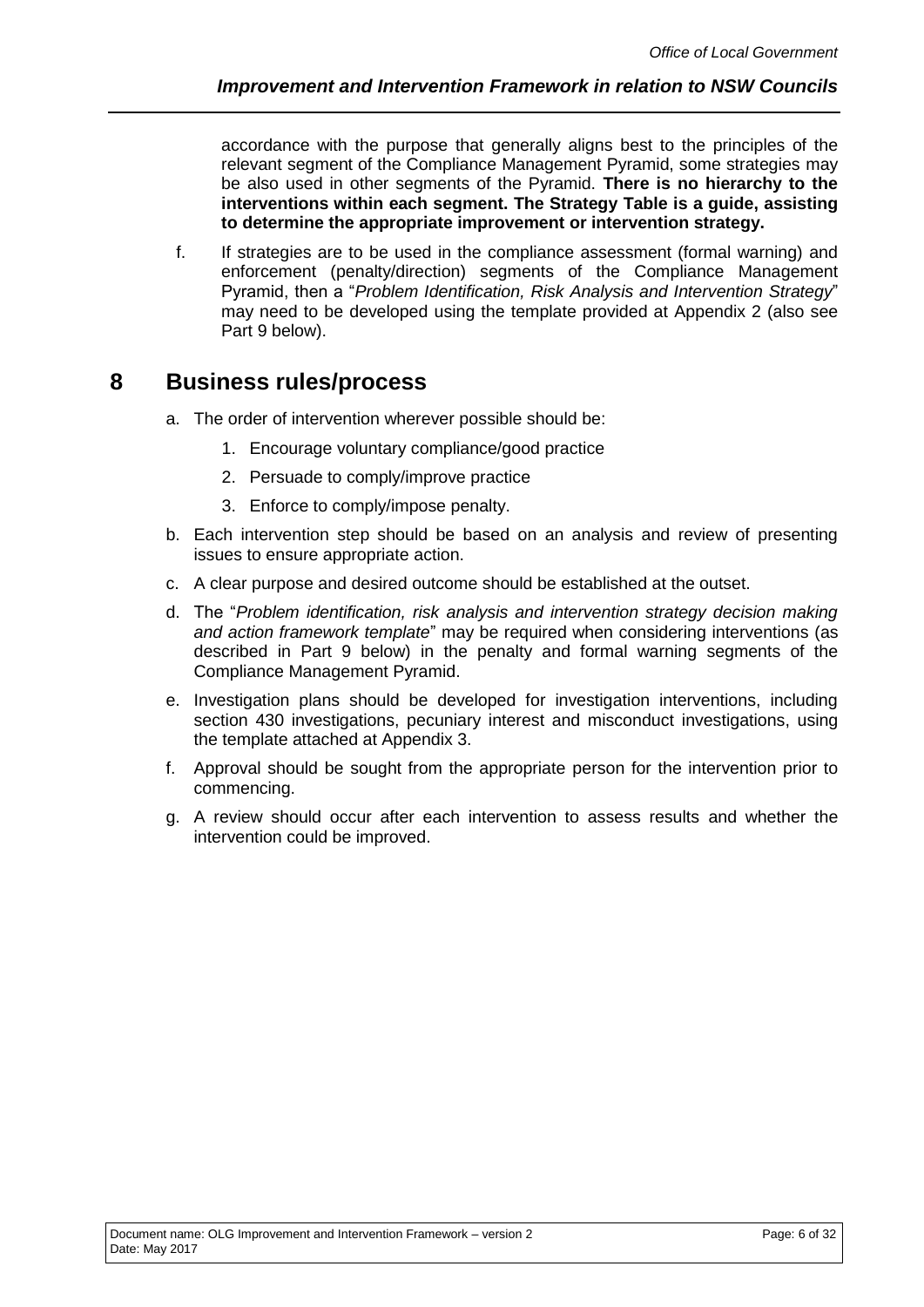## <span id="page-6-0"></span>**9 Problem identification, risk analysis and intervention strategy decision making and action framework overview**

#### **(this may only be applicable for the penalty and formal warning segments of the Compliance Management Pyramid)**

Steps to be considered when using the "*Problem identification, risk analysis and intervention strategy decision making and action framework template"*:

- a. Analyse compliance behaviour:
	- Identify the apparent problem/behaviour that needs to change
	- Identify the underlying cause of the problem/behaviour
	- Identify desired outcome of intervention
- b. Determine desired impact; eg prompt individuals to change, require specific council action, change across the sector
- c. Determine attitude to compliance (see Diagram 1) and purpose of intervention (see Appendix 1)
- d. Identify risks and pros and cons associated with intervening/not intervening
- e. Identify pros and cons of relevant options including risks and resource implications (see Appendix 1)
- f. Determine intervention option/strategy and plan
- g. Apply the intervention option/strategy
- h. Monitor performance against desired outcome
- i. Evaluate change/compliance/outcome and intervention process
- j. Consider further intervention/escalation following the evaluation
- k. Review intervention process for improvement

## <span id="page-6-1"></span>**10 Supporting documents**

The Performance and Compliance Team has developed guidelines for the implementation of financial reviews and should be referred to when implementing those reviews:

#### *"Financial Review Program (FRP) Guidelines"*

The Investigations Team has developed an Investigation Plan template for planning investigation interventions (attached at Appendix 3):

*"Investigations Plan"*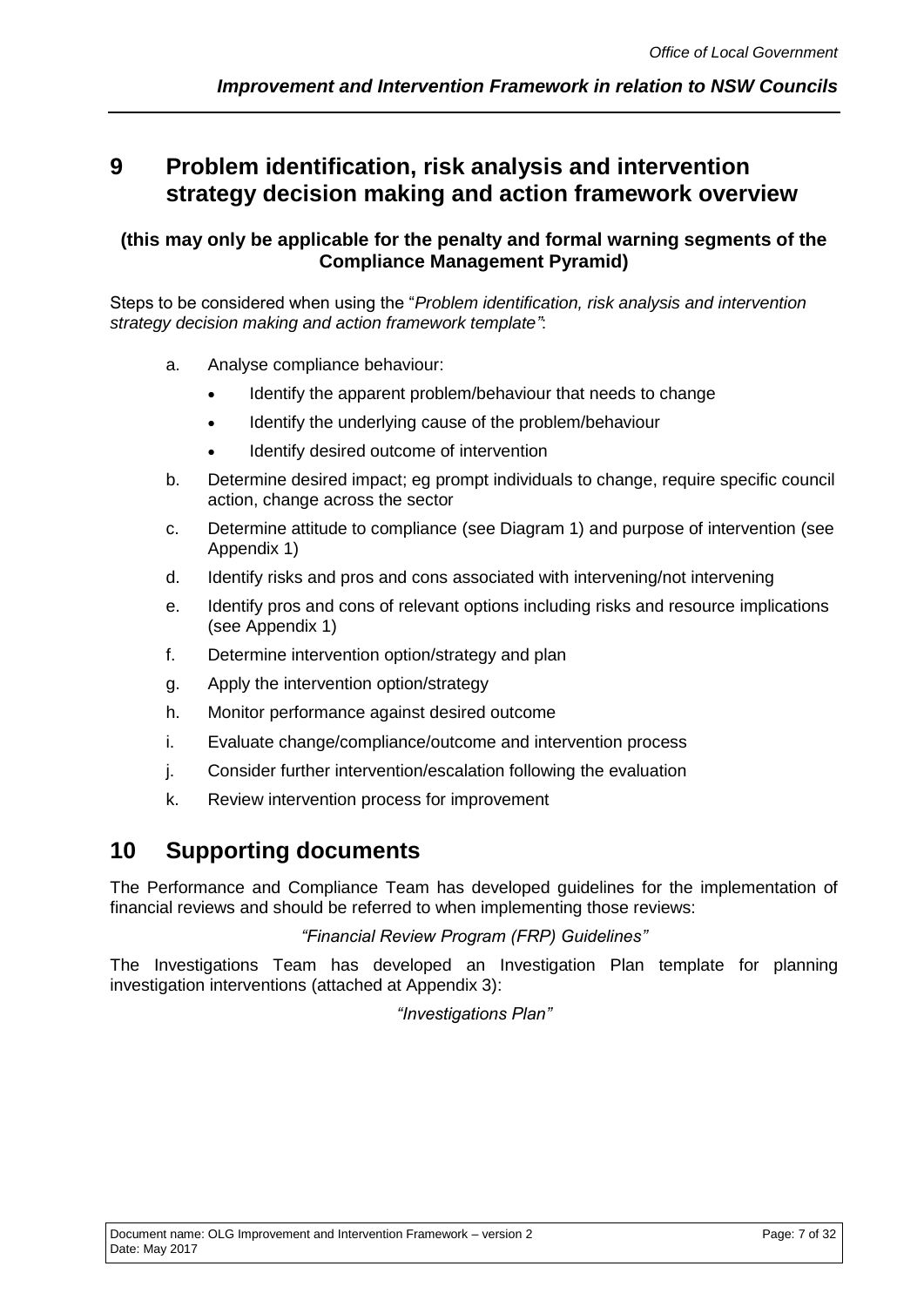### <span id="page-7-0"></span>**11 Compliance Management Pyramid**

- a. The purpose of any intervention is to encourage councils and individuals to operate in the bottom segment of the Pyramid (see Diagram 1 below), that is, to voluntarily act appropriately.
- b. The Compliance Management Pyramid describes council attitude to compliance and good practice. The strategies outlined in Appendix 1 are aimed at moving council attitude to the bottom segment of the Pyramid and to keep councils operating in that segment. The strategies in Appendix 1 are organised by segment of the Compliance Management Pyramid. (See Part 7 – How to use this document for more information.)
- c. It is acknowledged that most councils/individuals are willing to act appropriately and a large proportion of councils/individuals try but don't always succeed. Generally the programs and action provided by the Office to support councils/individuals will assist them to remain in the bottom two segments of the Pyramid.
- d. Where there are councils or individuals who do not want to comply or follow good practice, then more intense interventions may be required. If this is the case, then a problem identification, risk analysis and intervention strategy may need to be developed.



Source: Modification of Ayres and Braithwaite (1992) Enforcement Pyramid Modification of Widdowson (2003) Risk-based Compliance Management Pyramid Modification of OECD (2004) Spectrum of taxpayer attitudes to compliance

#### **Diagram 1: Compliance Management Pyramid**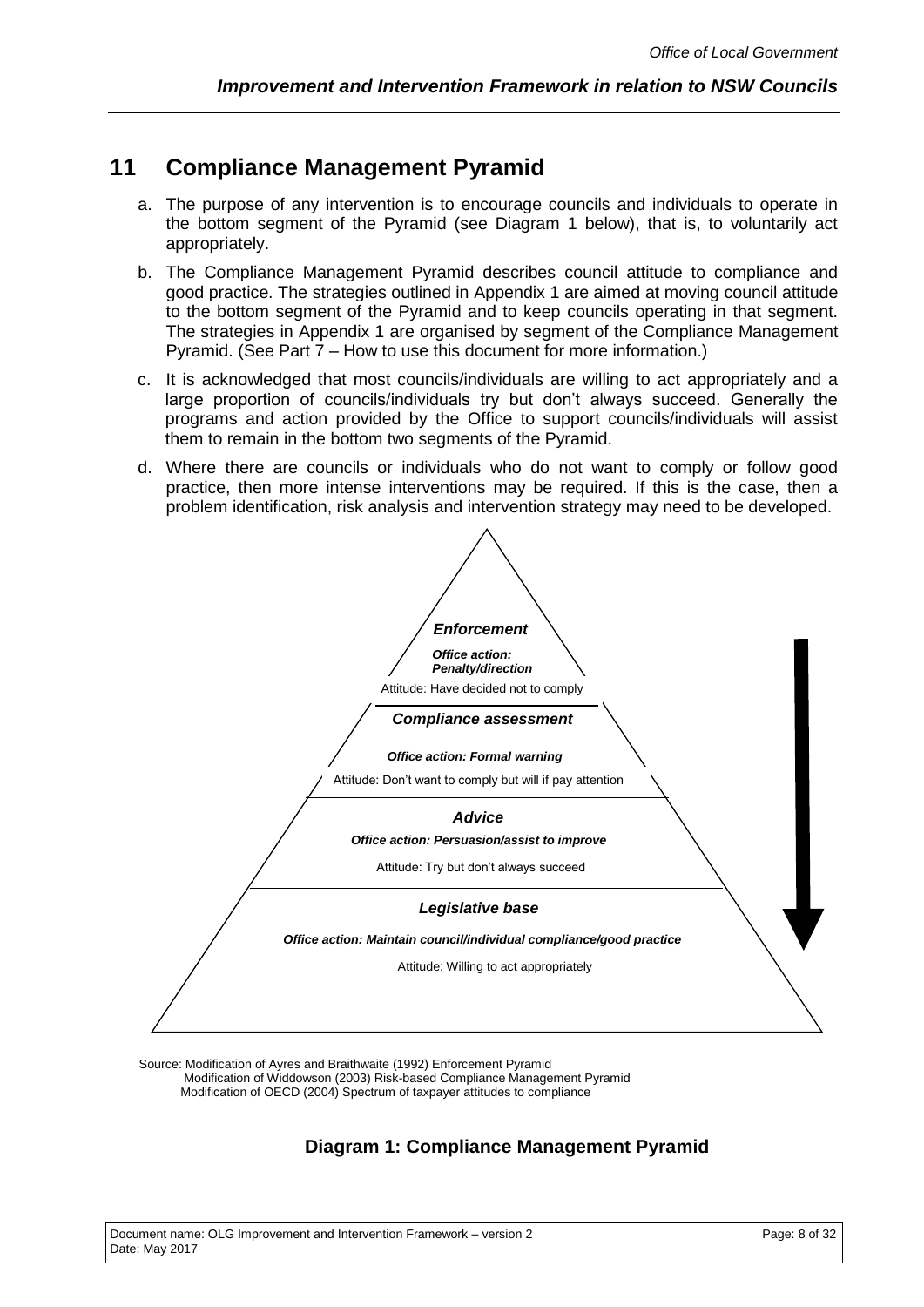<span id="page-8-0"></span>

| <b>Strategy</b>                     | <b>Key Purpose</b>                                                                            | <b>Circumstances</b><br>where may apply                                                                                                                                                                                                                                                                               | <b>Risks</b>                                                                                                                                                         | <b>Resources</b>                                                                                   |
|-------------------------------------|-----------------------------------------------------------------------------------------------|-----------------------------------------------------------------------------------------------------------------------------------------------------------------------------------------------------------------------------------------------------------------------------------------------------------------------|----------------------------------------------------------------------------------------------------------------------------------------------------------------------|----------------------------------------------------------------------------------------------------|
|                                     |                                                                                               | <b>Legislative base</b><br>Principles/activities: To strengthen the local government sector/Recognises respective responsibilities of councils and<br>DLG/Establishes sanctions for non-compliance/Reflects community expectations/standards<br>Level of impact: Focus of this section is on change across the sector |                                                                                                                                                                      |                                                                                                    |
| Analysis of council<br>intelligence | To gather background<br>$\bullet$<br>information<br>To identify emerging trends and<br>issues |                                                                                                                                                                                                                                                                                                                       | Nil                                                                                                                                                                  | Routine analysis of<br>media, complaints,<br>council websites<br>etc - within current<br>resources |
| $\triangleright$ Projects on issues | To provide guidance<br>$\bullet$<br>To encourage improvement<br>To inform legislative change  | When there is concern about<br>widespread poor practice<br>When there is a need to<br>$\bullet$<br>provide general guidance and<br>specific detail on particular<br>matters                                                                                                                                           | Each project to<br>identify                                                                                                                                          | Each project to<br>identify                                                                        |
| $\geq$ 23A Guidelines               | To provide guidance<br>To provide expected standard                                           | When there is concern about<br>widespread poor practice<br>When there is a need for<br>$\bullet$<br>consistency in council<br>operations<br>When there is a need to<br>provide general guidance and<br>specific detail on particular<br>matters                                                                       | Only considered by<br>councils,<br>compliance not<br>mandatory<br>No sanctions for<br>non-compliance<br>Need to ensure an<br>issue that does not<br>out date quickly | <b>Resources</b><br>required for<br>development and<br>ongoing review                              |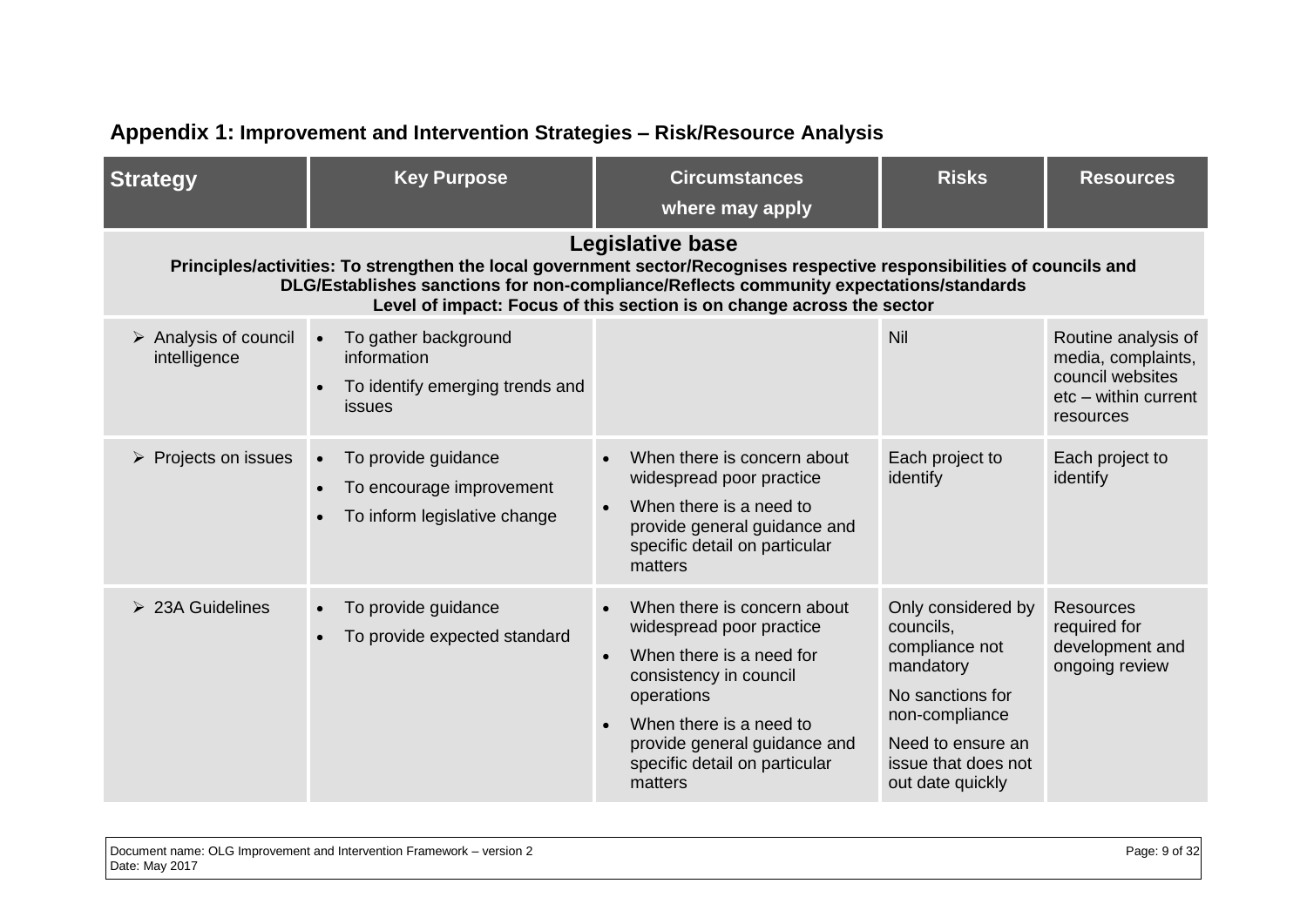| <b>Strategy</b>                            | <b>Key Purpose</b>                                                                                                                                                                                                                                                                                                                                                                | <b>Circumstances</b><br>where may apply                                                                                                                                                                                                                                           | <b>Risks</b>                                                                                                                                                                        | <b>Resources</b>                                                                                  |
|--------------------------------------------|-----------------------------------------------------------------------------------------------------------------------------------------------------------------------------------------------------------------------------------------------------------------------------------------------------------------------------------------------------------------------------------|-----------------------------------------------------------------------------------------------------------------------------------------------------------------------------------------------------------------------------------------------------------------------------------|-------------------------------------------------------------------------------------------------------------------------------------------------------------------------------------|---------------------------------------------------------------------------------------------------|
| <b>Mandatory codes</b><br>➤                | To provide expected standard<br>$\bullet$<br>To enable application of<br>$\bullet$<br>sanctions for non-compliance                                                                                                                                                                                                                                                                | Area of council operations<br>when compliance with a<br>standard is important                                                                                                                                                                                                     | Need to ensure it is<br>an issue that does<br>not out date quickly                                                                                                                  | Resources<br>required for<br>development,<br>ongoing review<br>and follow up on<br>non-compliance |
| Change to<br>➤<br>legislation<br>(Act/Reg) | To legislate expected standard<br>To provide for sanctions for<br>$\bullet$<br>non-compliance                                                                                                                                                                                                                                                                                     | Areas of council operations<br>$\bullet$<br>where compliance is important                                                                                                                                                                                                         | Onerous approach<br>to compliance,<br>depends on<br>importance of issue<br>Should not out date<br>quickly                                                                           | Legal resources<br>required                                                                       |
|                                            | Principles/activities: Work with councils to build a strong local government sector/ Continuous improvement in council governance<br>practices/Enables flexibility/Consultation and cooperation/Clear guidelines/Education and awareness/Technical assistance and<br>Level of impact: Focus of this section is on change across the sector and/or action at an individual council | <b>Advice</b><br>advice/Encourage good practice/Assessment and self-assessment tools                                                                                                                                                                                              |                                                                                                                                                                                     |                                                                                                   |
| Relationship<br>➤<br>management<br>model   | To provide an effective<br>$\bullet$<br>mechanism for creating and<br>utilising relationships with<br>councils for the delivery of<br>sector development activities.<br>To prevent duplication of effort<br>of OLG staff.<br>To provide a consistent<br>$\bullet$<br>approach to communicating                                                                                    | Applies to individual<br>$\bullet$<br>communications with all<br>councils.<br>Approach enables strong<br>connections to be built between<br>OLG staff and council staff.<br>OLG staff identified as<br>$\bullet$<br>relationship managers for<br>particular councils or groups of | Ιf<br>knowledge/informat<br>ion is not shared<br>then it sits with one<br>team in the OLG.<br>May prevent<br>necessary<br>communication<br>with councils from<br>other teams in the | Within existing<br>resources                                                                      |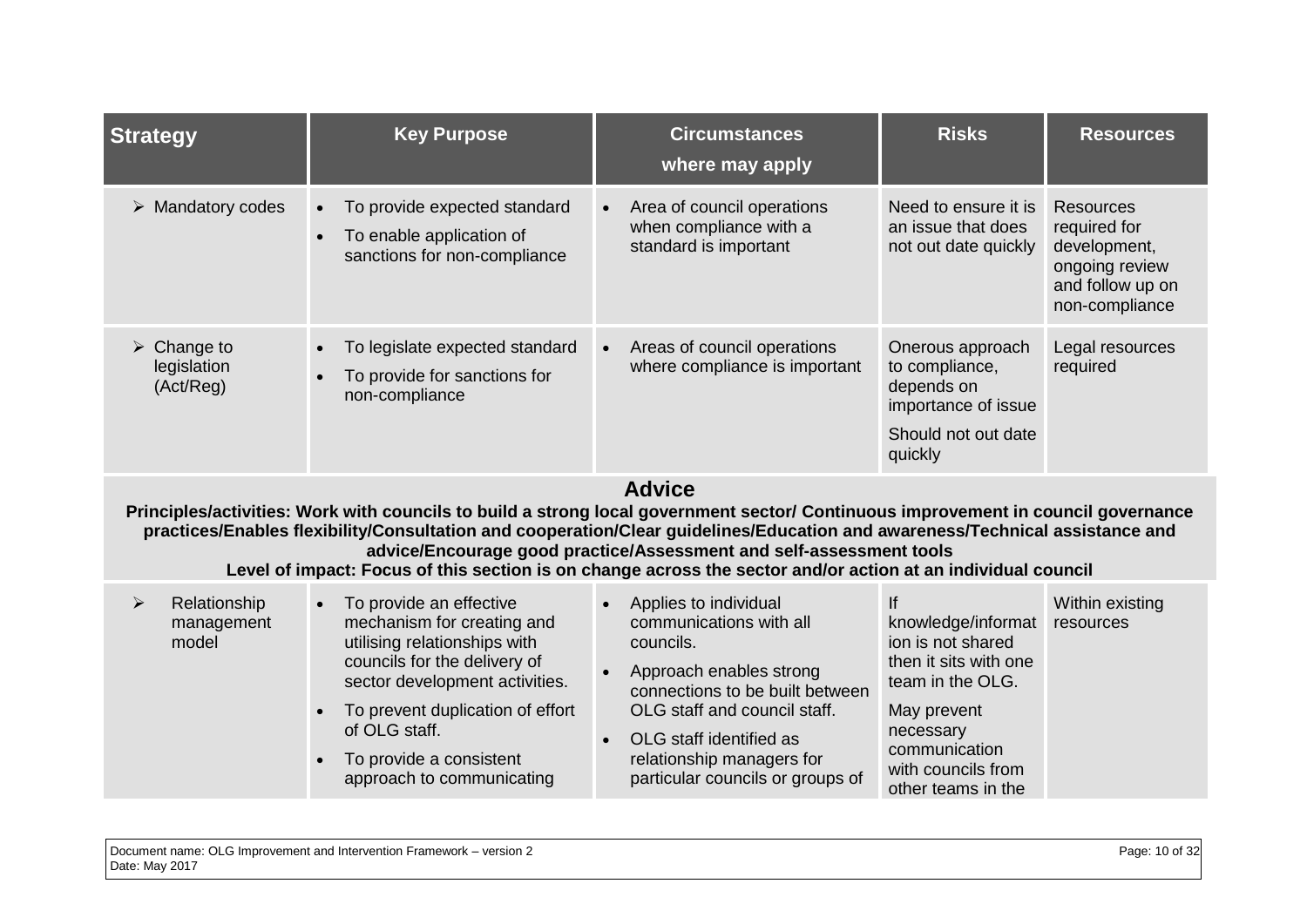| <b>Strategy</b>       |                                                                                | <b>Key Purpose</b>                                                                                                   | <b>Circumstances</b><br>where may apply                                                                                                                                                                                      | <b>Risks</b>                                                                                   | <b>Resources</b>                                                                                                               |
|-----------------------|--------------------------------------------------------------------------------|----------------------------------------------------------------------------------------------------------------------|------------------------------------------------------------------------------------------------------------------------------------------------------------------------------------------------------------------------------|------------------------------------------------------------------------------------------------|--------------------------------------------------------------------------------------------------------------------------------|
|                       |                                                                                | with councils.<br>To share information about<br>local councils within the OLG.                                       | councils.                                                                                                                                                                                                                    | OLG.                                                                                           |                                                                                                                                |
| $\blacktriangleright$ | Guidelines (not<br>made under<br>section 23A)<br>(formerly)<br>practice notes) | To provide clear guidance<br>$\bullet$<br>To encourage good practice<br>$\bullet$<br>To provide technical assistance | When it is evident a large<br>number of councils require<br>guidance<br>When more detail is required to<br>assist councils in a specific<br>area of operation<br>When an educative/awareness<br>raising approach is required | Can out date<br>quickly<br>Councils may<br>operate according<br>to old advice<br>Not mandatory | <b>Resources</b><br>required for<br>development and<br>ongoing review                                                          |
|                       | Resource<br>manuals/kits                                                       | To provide technical<br>assistance/advice<br>To encourage good practice<br>To educate/raise awareness                | When councils may need<br>quidance or assistance in<br>implementing a government<br>policy direction                                                                                                                         |                                                                                                | Within existing<br>resources, role of<br>Office staff<br><b>Resources</b><br>required for<br>development and<br>ongoing review |
|                       | <b>Circulars</b><br>$\bullet$                                                  | To provide clear guidance<br>To encourage good practice<br>To provide technical assistance                           | When there is a need to<br>respond to an issue quickly to<br>provide guidance to councils<br>One-off advice about a<br>$\bullet$<br>contemporary issue                                                                       | Can out date<br>quickly<br>Councils may<br>operate according<br>to old advice<br>Not mandatory | Within existing<br>resources, role of<br>Office staff                                                                          |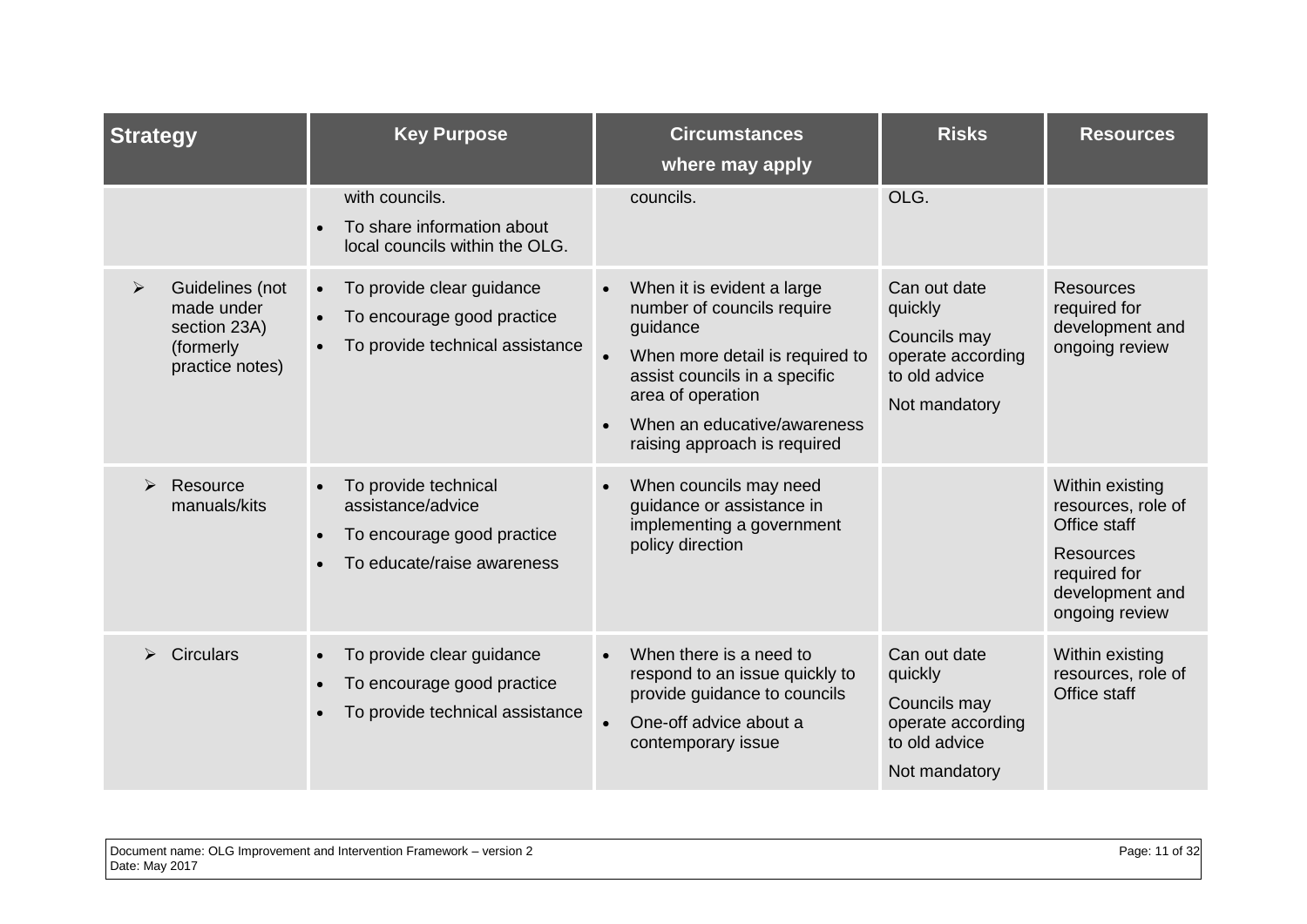| <b>Strategy</b>                                   | <b>Key Purpose</b>                                                                                                       | <b>Circumstances</b><br>where may apply                                                                                                                                                                                                                                                                                                                           | <b>Risks</b>                                                                                                       | <b>Resources</b>                                      |
|---------------------------------------------------|--------------------------------------------------------------------------------------------------------------------------|-------------------------------------------------------------------------------------------------------------------------------------------------------------------------------------------------------------------------------------------------------------------------------------------------------------------------------------------------------------------|--------------------------------------------------------------------------------------------------------------------|-------------------------------------------------------|
| Oral/telephone<br>advice                          | To provide clarification<br>To provide technical<br>assistance/advice                                                    | Respond to individual issues<br>Where there is a need to<br>discuss technical details where<br>an informal approach is<br>preferable<br>When an educative and<br>consultative/cooperative<br>approach is required<br>Where there are isolated<br>operational issues                                                                                               | Advice<br>misunderstood by<br>council or<br>misinterpreted<br>Advice not passed<br>on between council<br>officials | Within existing<br>resources, role of<br>Office staff |
| Written<br>$\blacktriangleright$<br>advice/letter | To clarify the Office's position<br>$\bullet$<br>To provide technical<br>assistance/advice<br>To encourage good practice | To rectify an identified problem<br>where a formal approach is<br>preferable<br>Where a<br>consultative/cooperative<br>approach is preferable to a<br>warning letter<br>Where follow up is required<br>after another intervention eg<br>finance desk top review<br>To respond to a request for<br>formal advice<br>Where there are isolated<br>operational issues | Advice ignored                                                                                                     | Within existing<br>resources, role of<br>Office staff |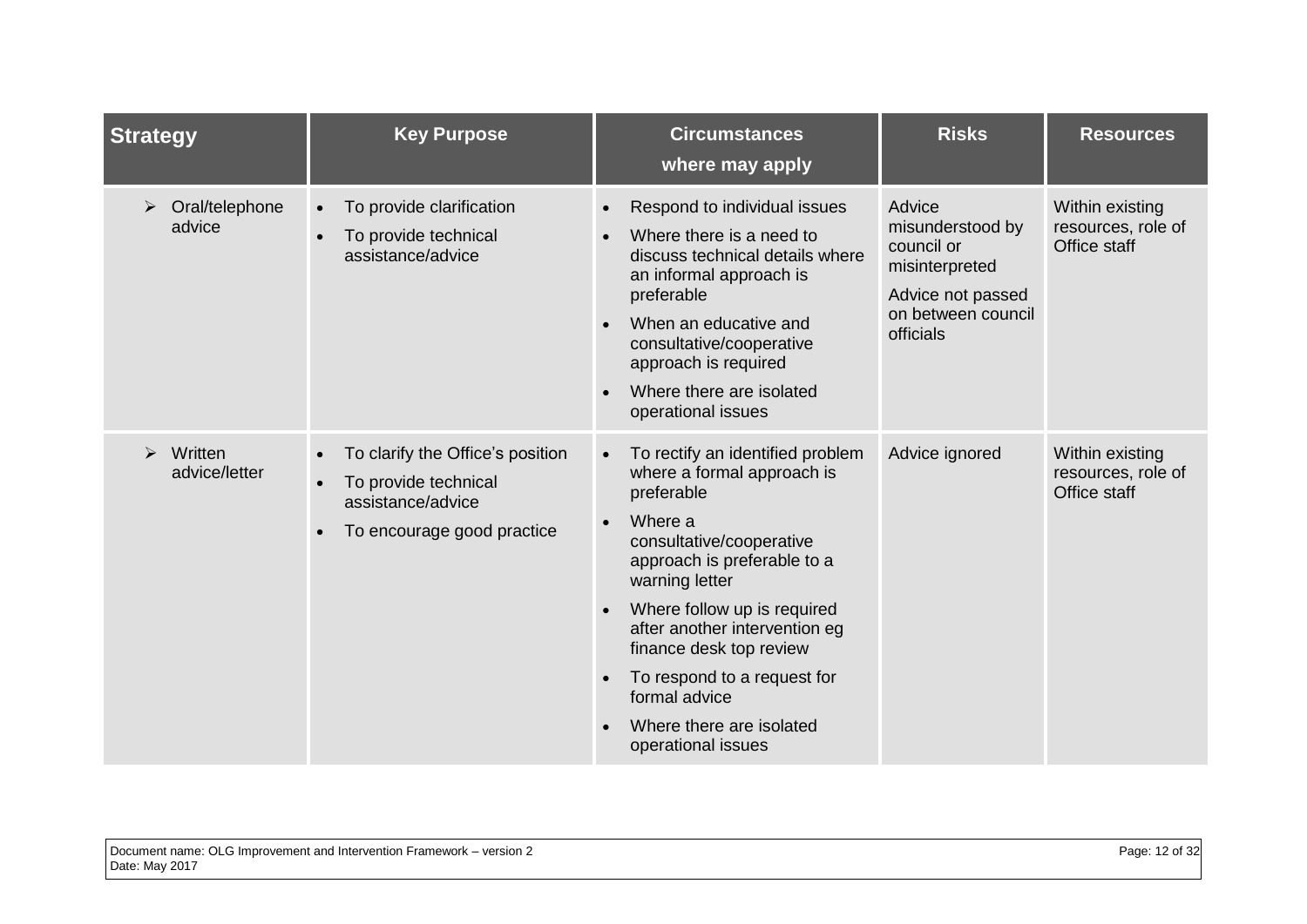| <b>Strategy</b>                                                                                                                 | <b>Key Purpose</b>                                                                                           | <b>Circumstances</b><br>where may apply                                                                                                                                                                                                                      | <b>Risks</b>                                                                                                                                                | <b>Resources</b>                                                                                                                                                                                                 |
|---------------------------------------------------------------------------------------------------------------------------------|--------------------------------------------------------------------------------------------------------------|--------------------------------------------------------------------------------------------------------------------------------------------------------------------------------------------------------------------------------------------------------------|-------------------------------------------------------------------------------------------------------------------------------------------------------------|------------------------------------------------------------------------------------------------------------------------------------------------------------------------------------------------------------------|
| Training/worksh<br>➤<br>ops/education<br>sessions (not a<br>visit to a single<br>council as part<br>of another<br>intervention) | To educate/raise awareness<br>To provide technical<br>assistance/advice                                      | Usually conducted with<br>$\bullet$<br>councillors in relation to their<br>role/responsibilities<br>Conducted in relation to code of<br>conduct<br>Part of councillor induction<br>following elections<br>Part of the implementation of<br>an Office program | Information<br>misinterpreted<br>Information<br>perceived as legal<br>advice and relied<br>upon<br>Skills of presenters<br>not at required<br>standard      | Resources for<br>Office staff to<br>prepare and deliver<br>training/workshop<br>materials<br>Cost of materials<br>Cost of<br>venues/administrati<br>on associated with<br>organising<br>workshops                |
| Good practice<br>examples                                                                                                       | To encourage good practice<br>$\bullet$<br>To inform councils about good<br>practice                         | When councils require credible<br>$\bullet$<br>examples they can apply<br>When the Office is sure that the<br>$\bullet$<br>information provided is good<br>practice                                                                                          | May out date<br>May be better<br>examples<br>Council may<br>experience<br>reputational<br>difficulties which<br>could undermine<br>good practice<br>example | <b>Resources</b><br>required to assess<br>good practice<br><b>Resources</b><br>required to<br>maintain and keep<br>good practice<br>resource up to date<br>Continual<br>monitoring for good<br>practice examples |
| Preliminary<br>➤<br>enquiries<br>(informal,<br>information<br>gathering, not                                                    | To gather information about an<br>issue or situation<br>To assist in assessing<br>complaints raised with the | When dealing with complex<br>$\bullet$<br>complaints, where further<br>information is required in order<br>to resolve the matter                                                                                                                             | <b>Relies on Section</b><br>734A without<br>formally quoting<br>If council unwilling                                                                        | Within existing<br>resources, role of<br>Office staff                                                                                                                                                            |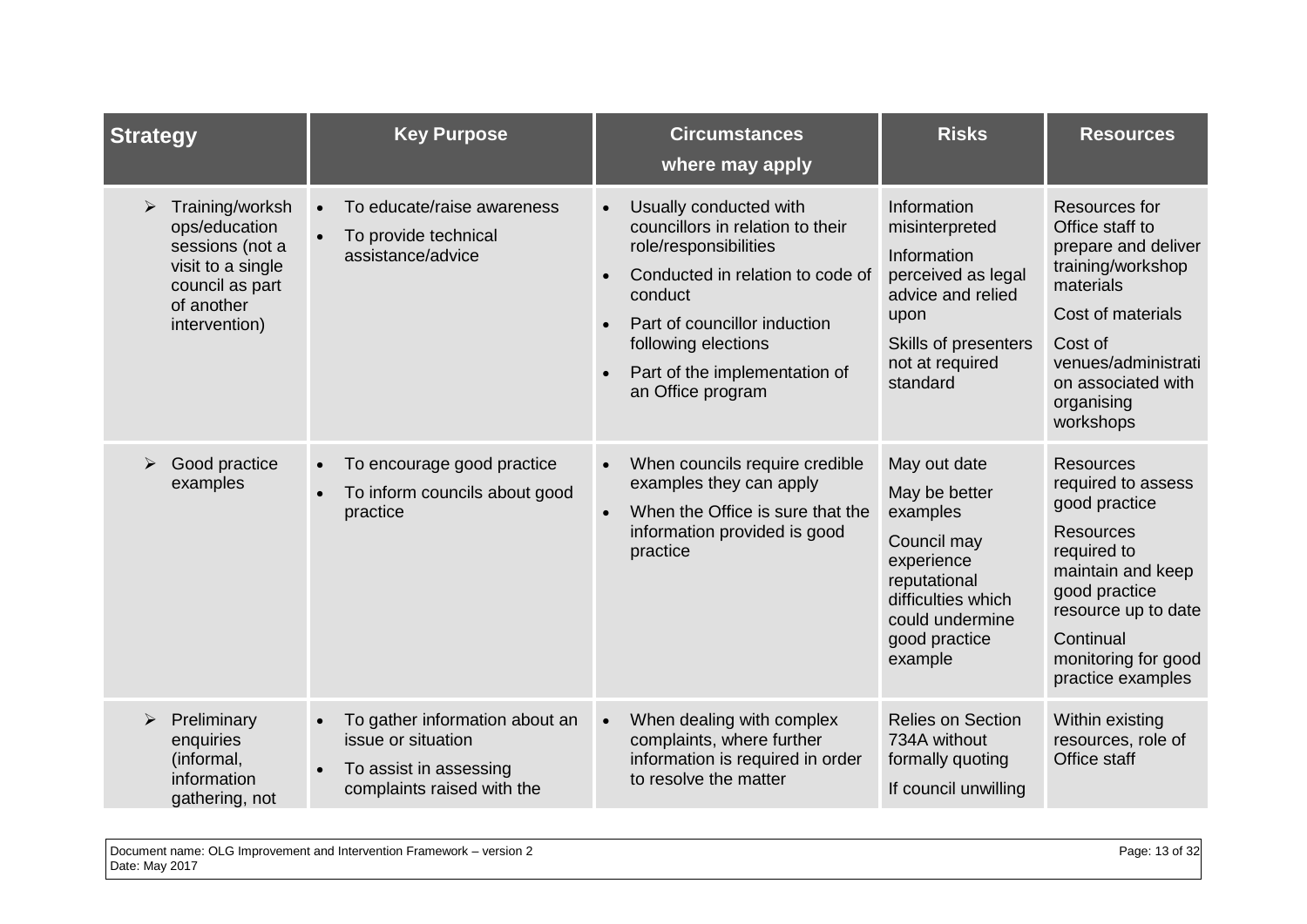| Office<br>When responding to requests<br>under section<br>to co-operate<br>from the Minister's office in<br>escalation to a<br>734A)<br>To gather information on the<br>relation to matters<br>more formal<br>status of implementing a Office<br>process could<br>When determining whether<br>program<br>damage or further<br>further action may be required<br>damage the<br>by the Office<br>relationship<br>When an informal approach to<br>obtaining the information is<br>appropriate (eg generally by<br>phone, not in writing)<br>When following up on the | <b>Strategy</b> | <b>Key Purpose</b> | <b>Circumstances</b><br>where may apply | <b>Risks</b> | <b>Resources</b> |
|-------------------------------------------------------------------------------------------------------------------------------------------------------------------------------------------------------------------------------------------------------------------------------------------------------------------------------------------------------------------------------------------------------------------------------------------------------------------------------------------------------------------------------------------------------------------|-----------------|--------------------|-----------------------------------------|--------------|------------------|
| programs                                                                                                                                                                                                                                                                                                                                                                                                                                                                                                                                                          |                 |                    | implementation of the Office's          |              |                  |

#### **Compliance assessment**

**Principles/activities: Continuous improvement in council governance practices/Strengthen a council's capacity to meet its obligations/Focus on identifying compliance and non-compliance/Balance between control and facilitation/Assessment tools/Real time intervention in high risk cases/Audits or investigation where non-compliance suspected Level of impact: Focus of this section is on action against an individual or at an individual council**

| ➤ | Performance<br>and compliance<br>review (may use<br>relevant parts of<br>the previously<br>approved PBP<br>assessment<br>tools) |           | • To review particular aspects of<br>$\bullet$<br>a council's governance and<br>compliance<br>operations<br>To audit practices in specific<br>$\bullet$<br>areas<br>reviewed | When there is a need to focus<br>on identifying compliance/non- | <b>Recommendations</b><br>are not enforceable<br>Focus on particular | <b>Requires</b><br>resources for<br>reviewers, |
|---|---------------------------------------------------------------------------------------------------------------------------------|-----------|------------------------------------------------------------------------------------------------------------------------------------------------------------------------------|-----------------------------------------------------------------|----------------------------------------------------------------------|------------------------------------------------|
|   |                                                                                                                                 | $\bullet$ |                                                                                                                                                                              |                                                                 | When only certain aspects of a<br>council's operation need to be     | aspect may risk<br>context being lost          |
|   |                                                                                                                                 |           | $\bullet$                                                                                                                                                                    | When there is a need to review<br>quickly                       |                                                                      | Administrative<br>costs eg travel,             |
|   |                                                                                                                                 |           |                                                                                                                                                                              | $\bullet$                                                       | When there is a need to be                                           |                                                |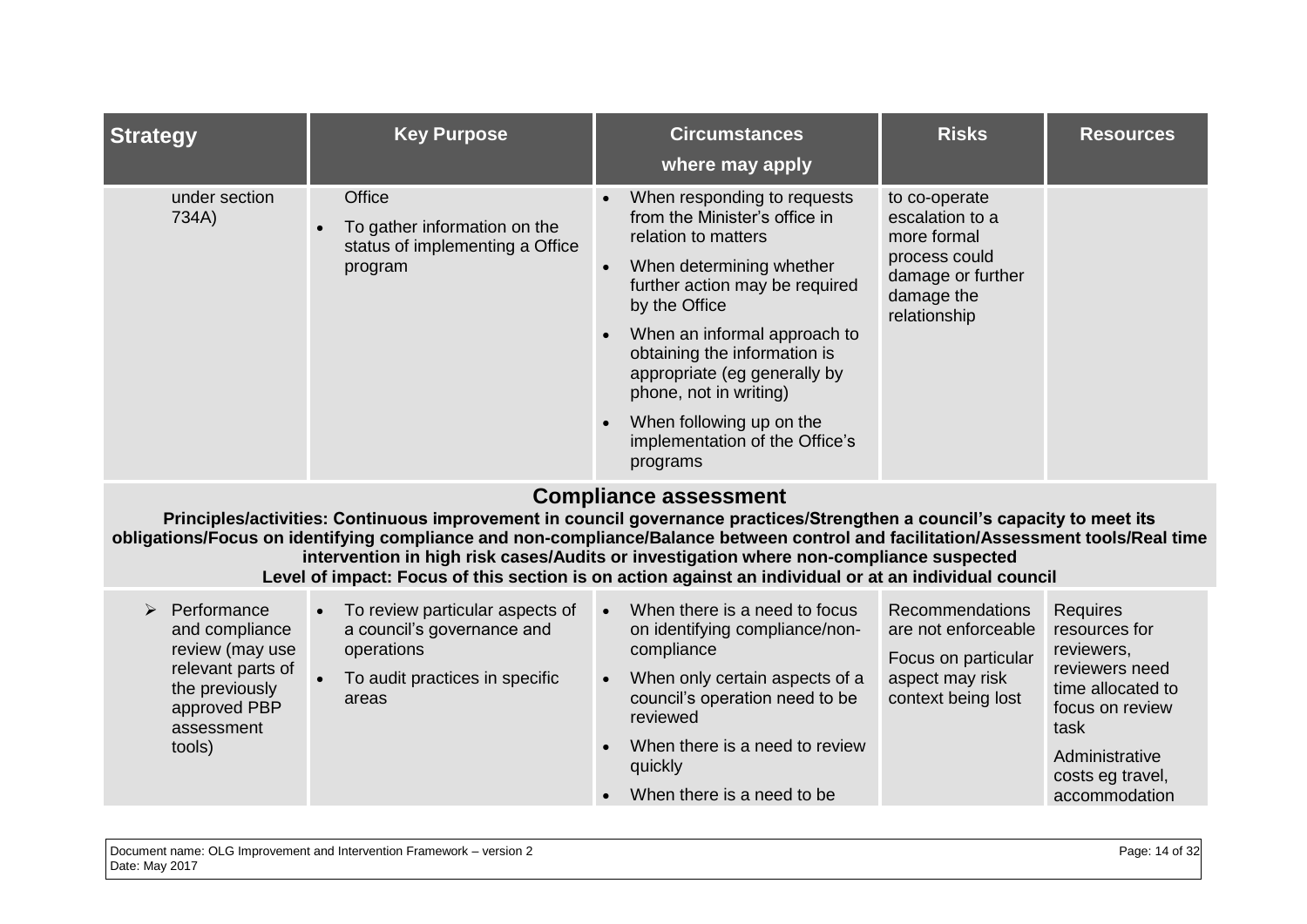| <b>Strategy</b>                                                                                      | <b>Key Purpose</b>                                                                                                     | <b>Circumstances</b><br>where may apply                                                                                                                                                                                                                    | <b>Risks</b>                                                                                                           | <b>Resources</b>                                                                          |
|------------------------------------------------------------------------------------------------------|------------------------------------------------------------------------------------------------------------------------|------------------------------------------------------------------------------------------------------------------------------------------------------------------------------------------------------------------------------------------------------------|------------------------------------------------------------------------------------------------------------------------|-------------------------------------------------------------------------------------------|
|                                                                                                      |                                                                                                                        | focussed on only isolated<br>operational issues                                                                                                                                                                                                            |                                                                                                                        | etc<br>Requires admin<br>support for<br>processes involved                                |
| <b>Financial review</b><br>⋗<br>(Financial Review<br><b>Program Guidelines</b><br>should be applied) | To assess financial<br>accounts/reports<br>To audit practices                                                          | When there is a need to focus<br>on identifying compliance/non-<br>compliance<br>As part of the Office's regular<br>program of reviewing financial<br>accounts/reports<br>When there are concerns about<br>a council's financial<br>sustainability         | Lack of<br>engagement with<br>council may result<br>in a lack of<br>acceptance with<br>findings/misinterpre<br>tations | Within existing<br>resources, role of<br>Office staff<br>May involve an on-<br>site visit |
| Specific desk<br>➤<br>top review/audit<br>eg PI returns                                              | To review particular aspects of<br>a council's governance and<br>operations<br>To audit practices in specific<br>areas | When there are concerns about<br>$\bullet$<br>non-compliance across the<br>sector in relation to an<br>operational issue<br>As part of Office's projects to<br>gather information on council<br>activities<br>As part of a routine audit/review<br>program | Not able to test<br>veracity/accuracy<br>of documents                                                                  | <b>Resources</b><br>required for<br>development and<br>conduct of audit<br>process        |
| <b>Warning letter</b><br>(incl tabling at<br>council)                                                | To clarify the Office's position<br>$\bullet$<br>To warn council that its<br>performance needs to improve              | When previous approaches to<br>$\bullet$<br>improve the situation have<br>failed                                                                                                                                                                           | Low<br>engagement/adver<br>sarial process                                                                              | Within existing<br>resources, role of<br>Office staff                                     |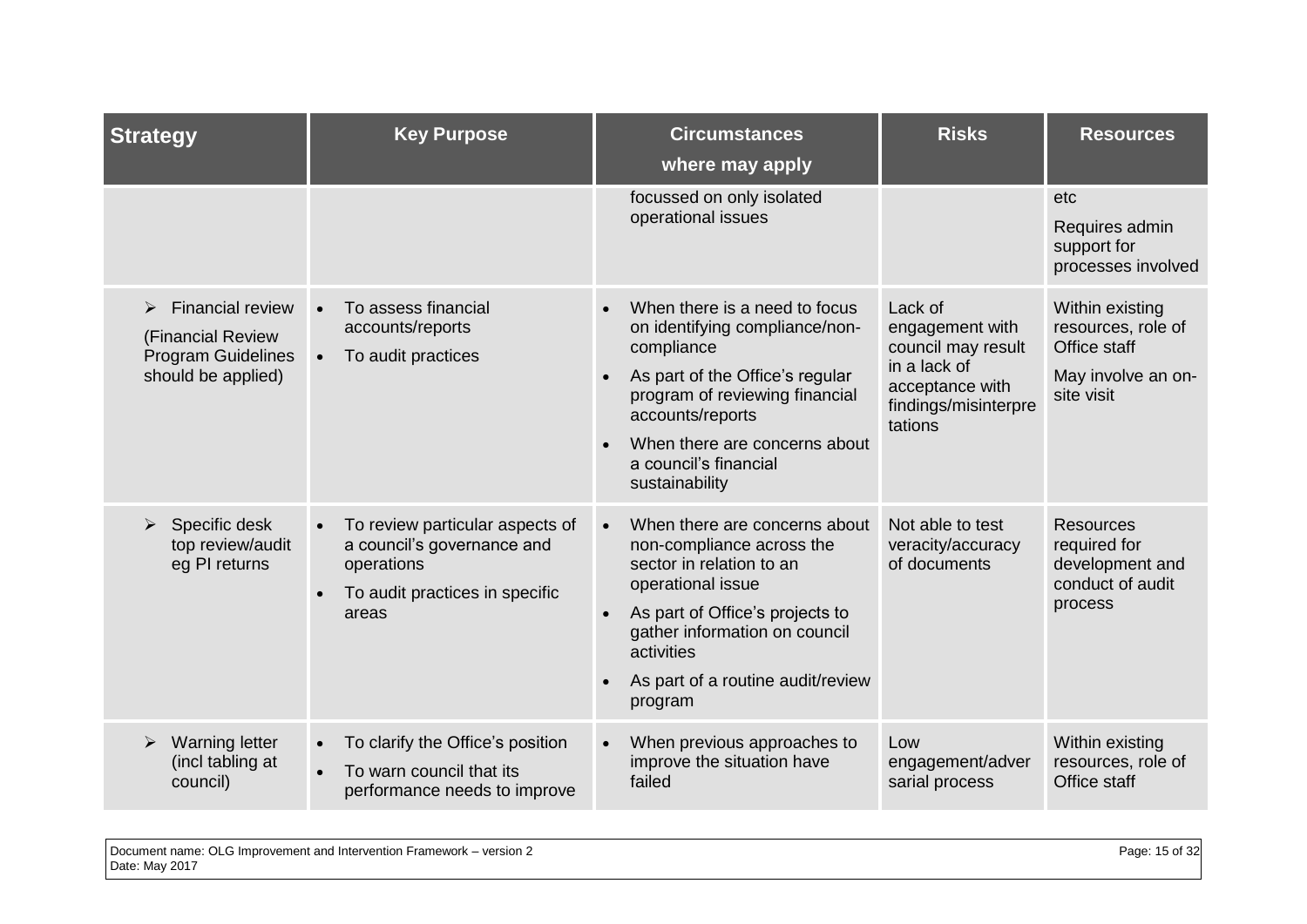| <b>Strategy</b>                                                                                         | <b>Key Purpose</b>                                                                                                                                                            | <b>Circumstances</b><br>where may apply                                                                                                                                                                                                                                                                                                                                                                                                                                                                                                                                                                                  | <b>Risks</b>                                                                                                                          | <b>Resources</b>                                                                                                     |
|---------------------------------------------------------------------------------------------------------|-------------------------------------------------------------------------------------------------------------------------------------------------------------------------------|--------------------------------------------------------------------------------------------------------------------------------------------------------------------------------------------------------------------------------------------------------------------------------------------------------------------------------------------------------------------------------------------------------------------------------------------------------------------------------------------------------------------------------------------------------------------------------------------------------------------------|---------------------------------------------------------------------------------------------------------------------------------------|----------------------------------------------------------------------------------------------------------------------|
| (a warning letter can •<br>be sent to an<br>individual)                                                 | To provide technical advice to<br>remedy the situation                                                                                                                        | When there are concerns about<br>a council's compliance with<br>legislation<br>When there is a need to act<br>quickly so that the situation<br>does not continue<br>When council's practices are<br>out of alignment with the<br>required standards which may<br>have a serious impact on<br>council's operations<br>When there is conflict in the<br>elected body<br>When there is a breakdown in<br>the relationship between the<br>elected body and council staff<br>When there is isolated<br>councillor misconduct or minor<br>non-compliance with a relevant<br>standard eg technical pecuniary<br>interest breach | May reduce level of<br>co-operation<br>May be issues if a<br>council is<br>recalcitrant and the<br>Office is reluctant<br>to escalate |                                                                                                                      |
| Visit to council<br>(by way of<br>interviews,<br>discussions,<br>workshop etc)<br>(this is a visit to a | To clarify the Office's position<br>$\bullet$<br>To warn council that its<br>performance needs to improve<br>To provide technical<br>$\bullet$<br>advice/assistance to remedy | When previous approaches to<br>$\bullet$<br>improve the situation have<br>failed<br>When there are concerns about<br>council's compliance with<br>legislation                                                                                                                                                                                                                                                                                                                                                                                                                                                            | No obligation on<br>councillors to<br>attend<br>Success depends<br>on skills and<br>credibility of                                    | Resource hungry<br>intervention<br>Takes precedence<br>over existing work<br><b>Resources for</b><br>Office staff to |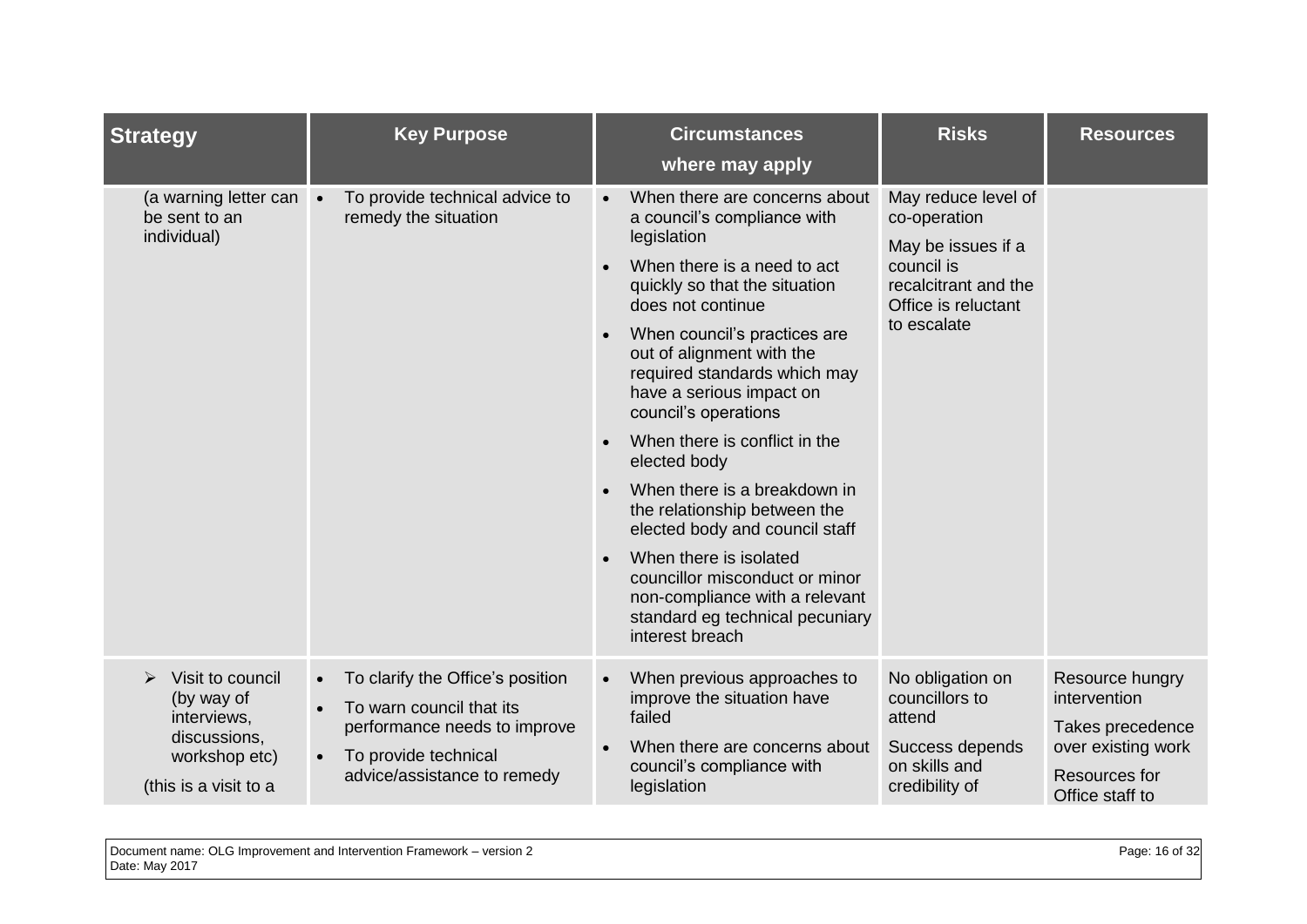| <b>Strategy</b>                                                                                                    | <b>Key Purpose</b>                                                                 | <b>Circumstances</b><br>where may apply                                                                                                                                                                                                                                                                                                                                                            | <b>Risks</b>                                    | <b>Resources</b>                                                                                                                   |
|--------------------------------------------------------------------------------------------------------------------|------------------------------------------------------------------------------------|----------------------------------------------------------------------------------------------------------------------------------------------------------------------------------------------------------------------------------------------------------------------------------------------------------------------------------------------------------------------------------------------------|-------------------------------------------------|------------------------------------------------------------------------------------------------------------------------------------|
| single council where<br>a workshop may be<br>part of that visit)                                                   | the situation<br>To educate/raise awareness                                        | When there is a need to act<br>quickly so that the situation<br>does not continue<br>When council's practices are<br>$\bullet$<br>out of alignment with the<br>required standards which may<br>have a serious impact on<br>council's operations<br>When there is conflict in the<br>elected body<br>When there is a breakdown in<br>the relationship between the<br>elected body and council staff | facilitator<br>Doesn't change<br>anything       | prepare and deliver<br>training/workshop<br>materials                                                                              |
| Visit to council to $\bullet$<br>$\blacktriangleright$<br>observe relevant<br>$activity - not$<br>advising council | To gather information to<br>determine whether further<br>intervention is warranted | When previous approaches to<br>improve the situation have<br>failed<br>When council is openly non-<br>compliant with the Office's<br>advice<br>When there are concerns about<br>council's compliance with<br>legislation<br>When there is widespread<br>councillor conflict<br>When there is a breakdown in<br>the relationship between the                                                        | Office is seen as<br>"spying" on the<br>council | Resource hungry<br>intervention<br>Takes precedence<br>over existing work<br>Within existing<br>resources, role of<br>Office staff |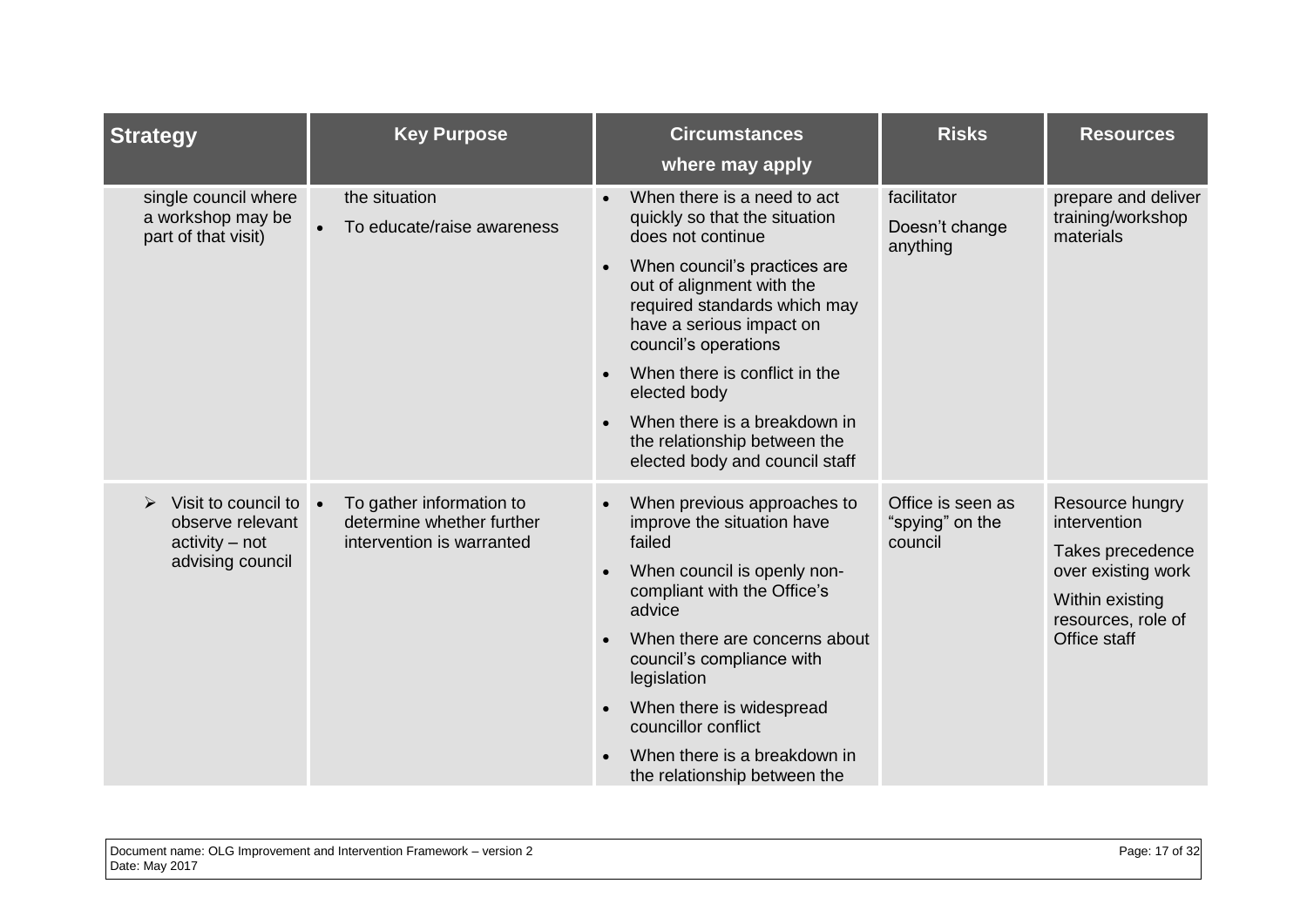| <b>Strategy</b>                                                                                                  | <b>Key Purpose</b>                                                                                                                               | <b>Circumstances</b><br>where may apply                                                                                                                                                                                                                                                                                                                                                                                                              | <b>Risks</b>                                                                                                                                        | <b>Resources</b>                                                                                                                   |
|------------------------------------------------------------------------------------------------------------------|--------------------------------------------------------------------------------------------------------------------------------------------------|------------------------------------------------------------------------------------------------------------------------------------------------------------------------------------------------------------------------------------------------------------------------------------------------------------------------------------------------------------------------------------------------------------------------------------------------------|-----------------------------------------------------------------------------------------------------------------------------------------------------|------------------------------------------------------------------------------------------------------------------------------------|
|                                                                                                                  |                                                                                                                                                  | elected body and council staff<br>When there is a need to gather<br>information to determine<br>whether a "higher level"<br>intervention is warranted eg<br>430 investigation<br>When council's practices are<br>out of alignment with the<br>required standards which may<br>have a serious impact on<br>council's operations                                                                                                                       |                                                                                                                                                     |                                                                                                                                    |
| Visit to council to $\bullet$<br>$\blacktriangleright$<br>observe relevant<br>$\arctivity -$<br>advising council | To gather information to<br>determine whether further<br>intervention is warranted<br>To warn council that its<br>performance is being monitored | When previous approaches to<br>improve the situation have<br>failed<br>When council is openly non-<br>compliant with the Office's<br>advice<br>When there are concerns about<br>council's compliance with<br>legislation<br>When there is a need to gather<br>$\bullet$<br>information to determine<br>whether a "higher level"<br>intervention is warranted eg<br>430 investigation<br>When there is a breakdown in<br>the relationship between the | Office is seen as<br>"heavy handed"<br>May make council<br>more determined to<br>follow its current<br>course in defiance<br>of state<br>government | Resource hungry<br>intervention<br>Takes precedence<br>over existing work<br>Within existing<br>resources, role of<br>Office staff |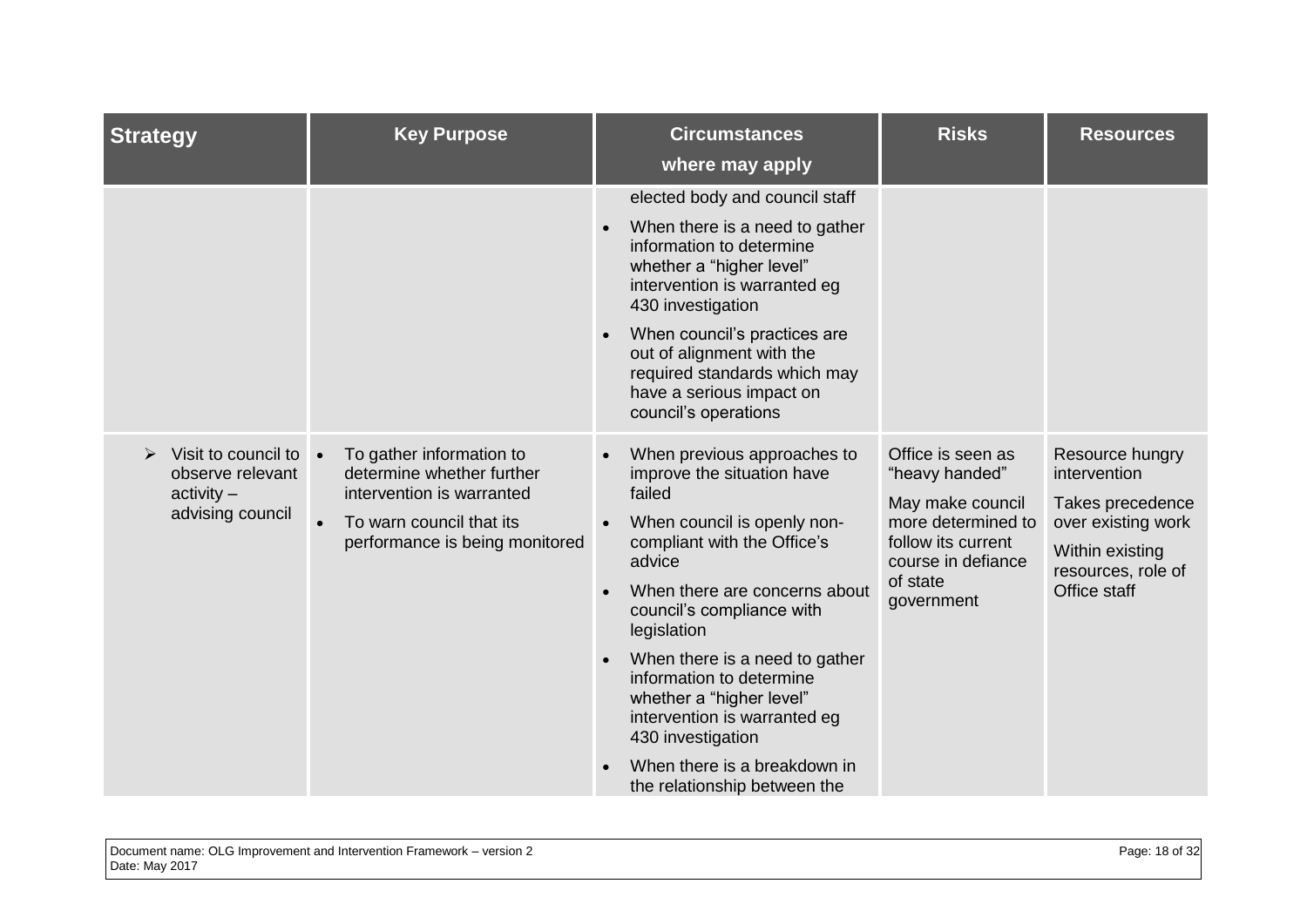| <b>Strategy</b>                                          | <b>Key Purpose</b>                                                                                                               | <b>Circumstances</b><br>where may apply                                                                                                                                                                                                                                                                                                                                            | <b>Risks</b>                                                                 | <b>Resources</b>                                         |
|----------------------------------------------------------|----------------------------------------------------------------------------------------------------------------------------------|------------------------------------------------------------------------------------------------------------------------------------------------------------------------------------------------------------------------------------------------------------------------------------------------------------------------------------------------------------------------------------|------------------------------------------------------------------------------|----------------------------------------------------------|
| Section 429<br>order for<br>provision of<br>documents or | To require council to provide<br>information and documents to<br>determine whether or not to<br>exercise any other investigative | elected body and council staff<br>When there is widespread<br>councillor conflict<br>When council's practices are<br>out of alignment with the<br>required standards which may<br>have a serious impact on<br>council's operations<br>This may be used where<br>$\bullet$<br>council is not cooperative<br>When there are concerns about<br>$\bullet$<br>council's compliance with | Order needs to be<br>carefully worded to<br>ensure it covers<br>the ambit of | Cost effective<br>option within<br>existing resources    |
| information                                              | function<br>To warn council that its<br>performance is being monitored                                                           | legislation<br>When there is a need to gather<br>information to determine<br>whether a "higher level"<br>intervention is warranted eg<br>430 investigation<br>When council's practices are<br>out of alignment with the<br>required standards which may<br>have a serious impact on<br>council's operations                                                                        | documents or<br>information<br>required                                      |                                                          |
| Section 734A<br>preliminary<br>enquiries                 | To make enquiries to determine<br>$\bullet$<br>whether or not to exercise the<br>power of investigation                          | This may be used where<br>$\bullet$<br>council is not cooperative<br>Where a more formal approach<br>$\bullet$                                                                                                                                                                                                                                                                     | Questionable<br>whether councils<br>can be compelled<br>to co-operate with   | <b>Resources</b><br>required where<br>officers to attend |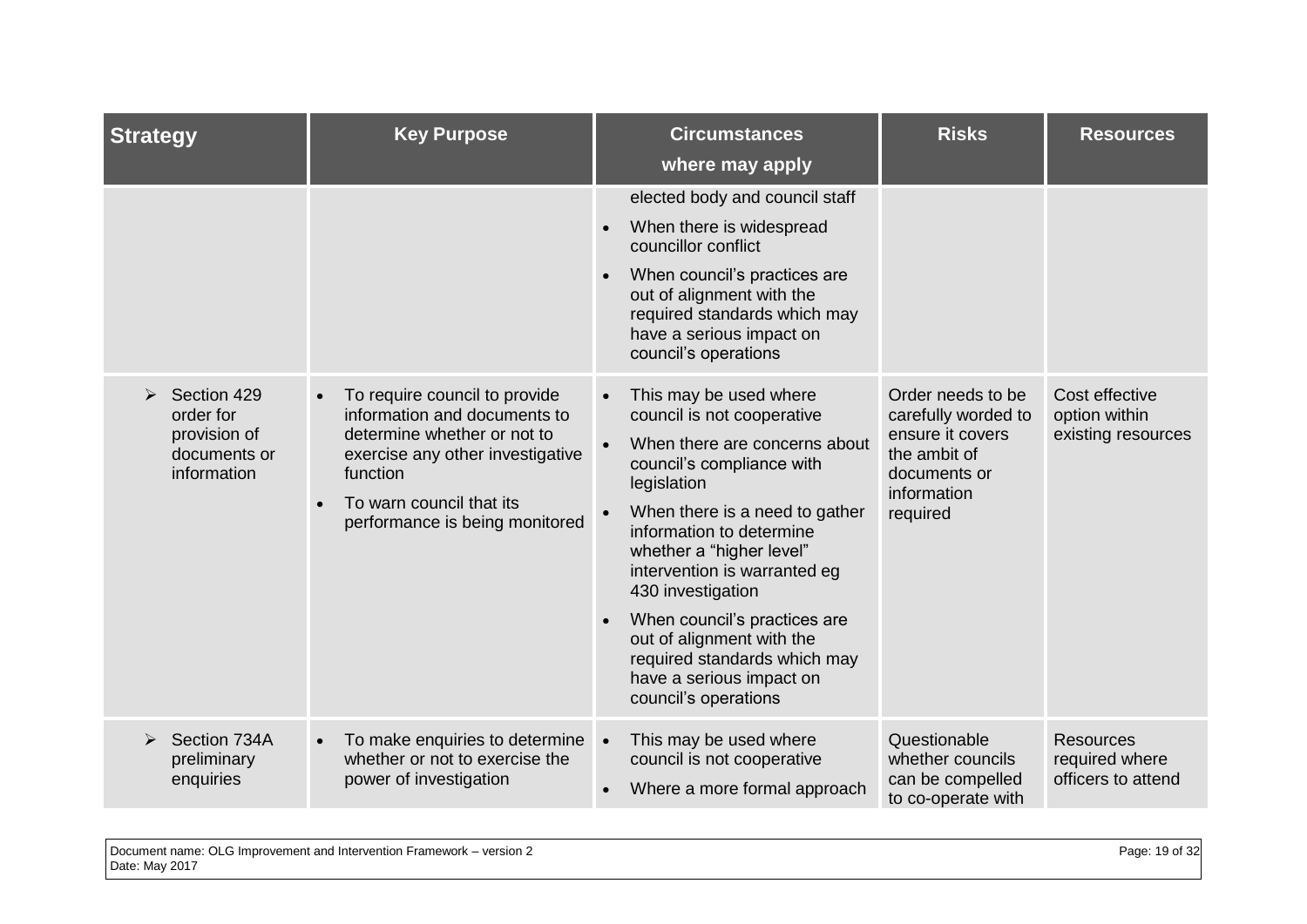| <b>Strategy</b> | <b>Key Purpose</b>                                                          | <b>Circumstances</b><br>where may apply                                                                                                                                                                                                                                                                                                                                                                                                                                                                     | <b>Risks</b>                                                                                            | <b>Resources</b>                                                                                                                                                             |
|-----------------|-----------------------------------------------------------------------------|-------------------------------------------------------------------------------------------------------------------------------------------------------------------------------------------------------------------------------------------------------------------------------------------------------------------------------------------------------------------------------------------------------------------------------------------------------------------------------------------------------------|---------------------------------------------------------------------------------------------------------|------------------------------------------------------------------------------------------------------------------------------------------------------------------------------|
|                 | To warn council that its<br>performance is being monitored                  | to making the enquiries is<br>appropriate eg need to rely on<br>the information or evidence for<br>decision about other action<br>When there are concerns about<br>council's compliance with<br>legislation<br>When there is a need to gather<br>information to determine<br>whether a "higher level"<br>intervention is warranted eg<br>430 investigation<br>When council's practices are<br>out of alignment with the<br>required standards which may<br>have a serious impact on<br>council's operations | a section 734A<br>enquiry<br>s429 may be more<br>appropriate<br>approach if<br>gathering<br>information | council                                                                                                                                                                      |
| Section 430     | To investigate serious issues<br>relating to the operations of a<br>council | Where there is prima facie<br>$\bullet$<br>evidence of non-compliance<br>Where the issue is a serious<br>$\bullet$<br>isolated operational failure or a<br>systemic operational failure<br>More applicable to operational<br>issues (rather than<br>conduct/relationship)<br>Where there may be a need to<br>rely on the enforcement of                                                                                                                                                                     | Timeframes mean<br>the intervention<br>lacks immediacy<br>eg procedural<br>fairness                     | Requires 2 officers<br>generally<br>Nature of<br>intervention<br>requires a<br>complete focus on<br>the investigation<br>Other work needs<br>to be redirected<br>within team |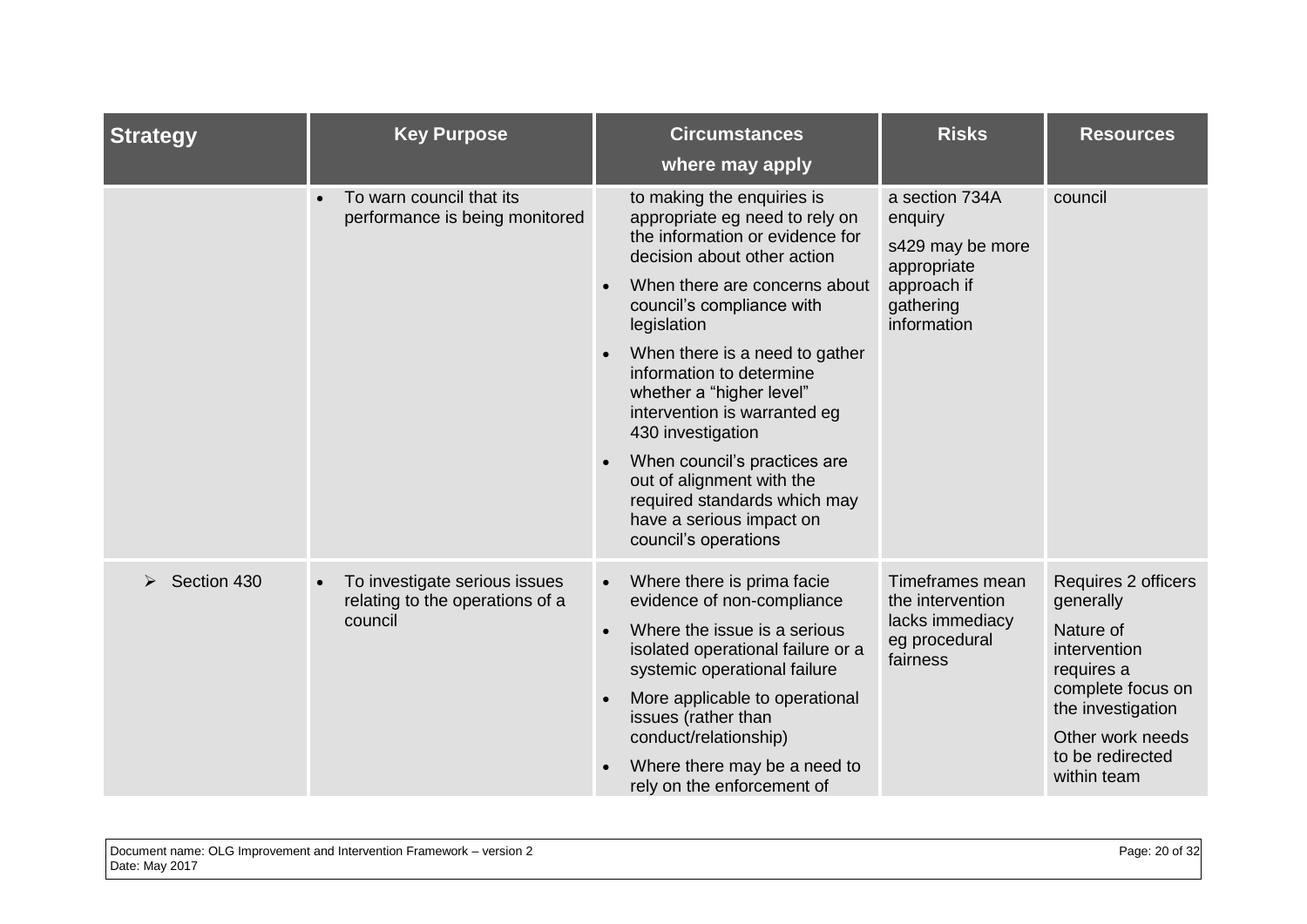| <b>Strategy</b>               | <b>Key Purpose</b>                                                                                                                 | <b>Circumstances</b><br>where may apply                                                                                                         | <b>Risks</b>                                                                                                                                                                                                                             | <b>Resources</b>                                                                                                                |
|-------------------------------|------------------------------------------------------------------------------------------------------------------------------------|-------------------------------------------------------------------------------------------------------------------------------------------------|------------------------------------------------------------------------------------------------------------------------------------------------------------------------------------------------------------------------------------------|---------------------------------------------------------------------------------------------------------------------------------|
|                               |                                                                                                                                    | recommendations under s434<br>to get council to improve                                                                                         |                                                                                                                                                                                                                                          |                                                                                                                                 |
| Section 440H<br>investigation | To investigate where<br>$\bullet$<br>misconduct of a councillor is<br>suspected                                                    | Where there is prima facie<br>evidence of misconduct on the<br>part of a councillor, and further<br>evidence is required to prove<br>the breach | Need to be<br>cautious about<br>following due<br>process<br>Risk of Office's<br>process and/or<br>findings being<br>subject to legal<br>challenge<br>Timeframes for<br>resolution,<br>particularly where a<br>recalcitrant<br>councillor | <b>Requires 2 officers</b><br>generally where<br>interviews are<br>being conducted<br>May take<br>precedence over<br>other work |
|                               |                                                                                                                                    | <b>Enforcement</b>                                                                                                                              |                                                                                                                                                                                                                                          |                                                                                                                                 |
|                               | Principles: Council has clearly indicating its unwillingness to comply with any relevant early intervention or warning/Enforce     | compliance using established sanctions                                                                                                          |                                                                                                                                                                                                                                          |                                                                                                                                 |
|                               | Level of impact: Focus of this section is on intervention and action against an individual or at an individual council             |                                                                                                                                                 |                                                                                                                                                                                                                                          |                                                                                                                                 |
| Section 434<br>order          | To enforce s430<br>$\bullet$<br>recommendations if required<br>To enforce compliance using<br>$\bullet$<br>an established sanction | Where a council indicates it is<br>unwilling to implement a<br>recommendation from a section<br>430 investigation                               |                                                                                                                                                                                                                                          | Within existing<br>resources, role of<br><b>Minister</b>                                                                        |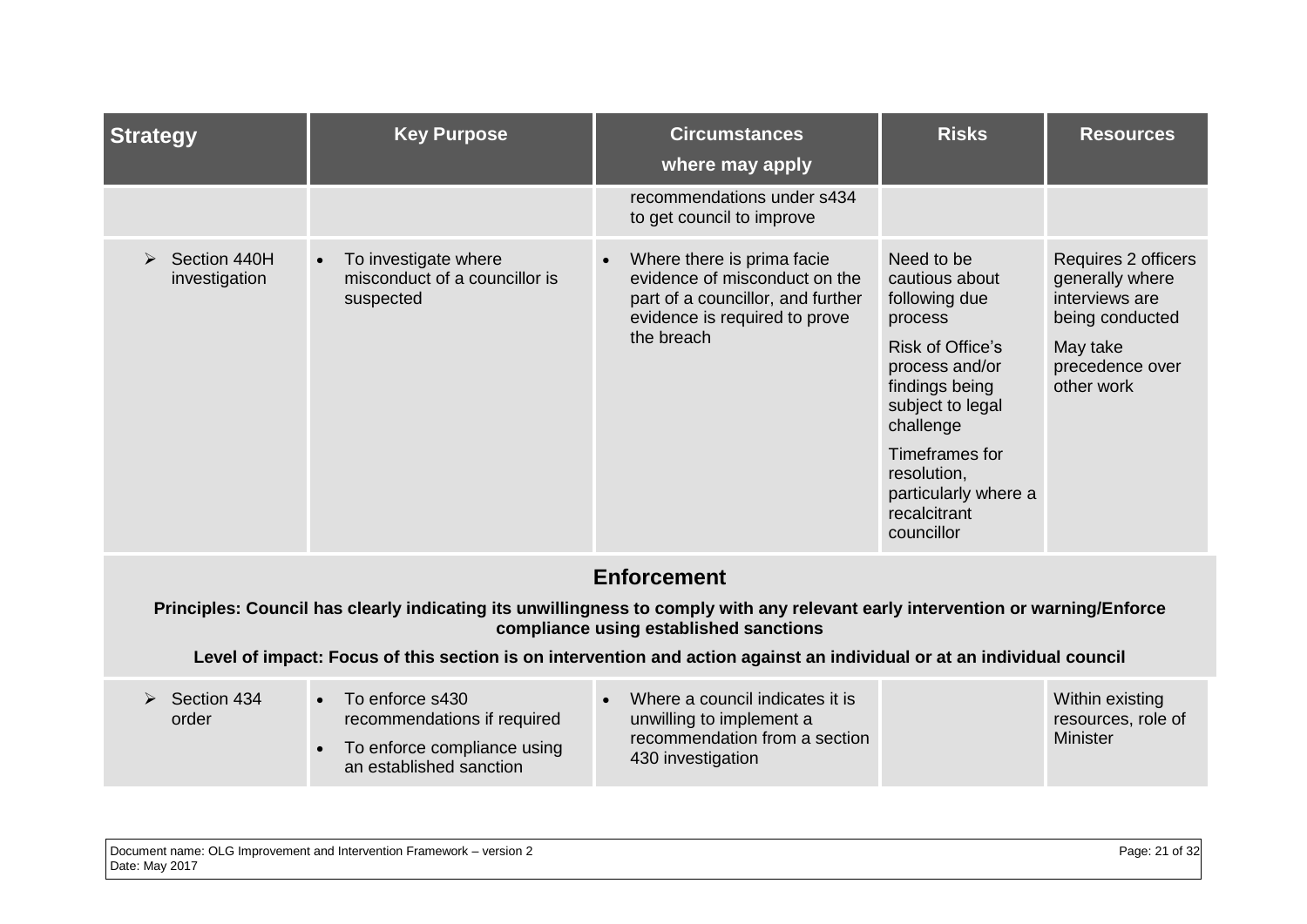| <b>Strategy</b>                                          | <b>Key Purpose</b>                                                                                                                                                                                                                          | <b>Circumstances</b><br>where may apply                                                                                                                                                                                                                                                                                                                                                                                                                                                                                      | <b>Risks</b>                                                                                                                                                                  | <b>Resources</b>                                                                                                                                                                                                |
|----------------------------------------------------------|---------------------------------------------------------------------------------------------------------------------------------------------------------------------------------------------------------------------------------------------|------------------------------------------------------------------------------------------------------------------------------------------------------------------------------------------------------------------------------------------------------------------------------------------------------------------------------------------------------------------------------------------------------------------------------------------------------------------------------------------------------------------------------|-------------------------------------------------------------------------------------------------------------------------------------------------------------------------------|-----------------------------------------------------------------------------------------------------------------------------------------------------------------------------------------------------------------|
| Section 435/436<br>➤<br>surcharge                        | To compensate a council for<br>any deficiency or loss incurred<br>by the negligence or<br>misconduct of a council official<br>To compensate a council for<br>money that ought to have been<br>brought into account by a<br>council official | This will usually occur from an<br>$\bullet$<br>investigation authorised under<br>section 430 of the Act<br>$\bullet$<br>Where there is irrefutable<br>evidence that a council official<br>has acted inappropriately                                                                                                                                                                                                                                                                                                         | A high standard of<br>proof is required<br>Need to be<br>cautious about<br>following due<br>process<br>Risk of decision<br>and process being<br>subject to legal<br>challenge | Usually part of a<br>section 430<br>investigation<br>process                                                                                                                                                    |
| Section 438A<br>➤<br>Performance<br>Improvement<br>Order | To provide a mechanism to act<br>early in order to provide<br>guidance as to how a council<br>can remedy an emerging issue                                                                                                                  | Where a council is not<br>$\bullet$<br>complying with its legislative<br>responsibilities, relevant<br>standards or guidelines eg<br>failure to implement IP&R<br>Where there are significant<br>risks facing the council that are<br>not being addressed<br>Where previous intervention<br>attempts have failed<br>Where council business is<br>being disrupted and council is<br>failing to exercise its functions<br>eg loss of quorum<br>Where appointment of a<br>temporary adviser may be<br>necessary because council | Order may be<br>subject to<br>challenge<br>Timeframes for the<br>process of issuing<br>orders outlined in<br>the implementation<br>Framework are not<br>met                   | Timeframes for<br>implementing<br>orders are short<br>and will require<br>orders to be<br>prioritised.<br>Will take<br>precedence over<br>other work.<br>Within existing<br>resources, role of<br>Office staff. |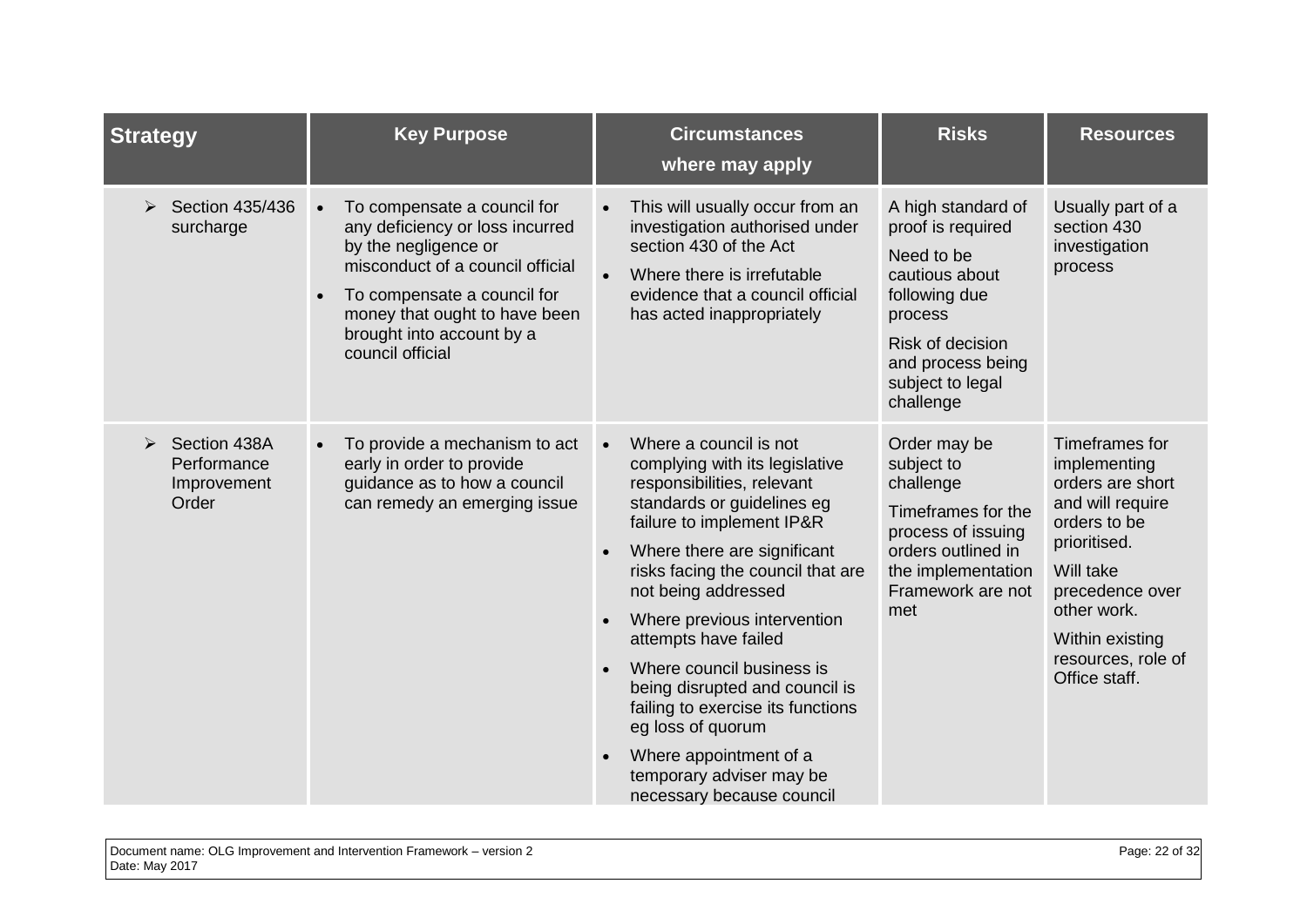| <b>Strategy</b>                                             | <b>Key Purpose</b>                                                                                                                                                                                                          | <b>Circumstances</b><br>where may apply                                                                                                                                                                                                 | <b>Risks</b>                                                                                                                          | <b>Resources</b>                                                                                                                                                                                                                 |
|-------------------------------------------------------------|-----------------------------------------------------------------------------------------------------------------------------------------------------------------------------------------------------------------------------|-----------------------------------------------------------------------------------------------------------------------------------------------------------------------------------------------------------------------------------------|---------------------------------------------------------------------------------------------------------------------------------------|----------------------------------------------------------------------------------------------------------------------------------------------------------------------------------------------------------------------------------|
|                                                             |                                                                                                                                                                                                                             | lacks the capacity to deal with<br>an issue<br>Where there is a pattern of poor<br>or inappropriate behaviour that<br>has not been rectified and<br>where this cannot be<br>appropriately dealt with under<br>council's code of conduct |                                                                                                                                       |                                                                                                                                                                                                                                  |
| Section 438G -<br>appointment of<br>temporary<br>adviser    | To provide advice and<br>assistance to a council for the<br>purpose of ensuring that it<br>complies with a performance<br>improvement order<br>To monitor a council's<br>compliance with a performance<br>improvement order | Where a council has been<br>$\bullet$<br>issued with a performance<br>improvement order and it is<br>necessary to appoint an adviser<br>because council lacks the<br>capacity to deal with an issue                                     | Order may be<br>subject to<br>challenge<br>Difficulty finding<br>suitably qualified<br>person to appoint<br>as a temporary<br>adviser | Timeframes for<br>implementing<br>orders are short<br>and will require<br>orders to be<br>prioritised.<br>Will take<br>precedence over<br>other work.<br>Cost of temporary<br>adviser to be borne<br>by the relevant<br>council. |
| Section 438HA<br>$-$ compliance<br>order to a<br>councillor | To enforce action required of<br>$\bullet$<br>individual councillors when a<br>performance improvement<br>order is issued to a council                                                                                      | Where an individual councillor<br>$\bullet$<br>fails to take action required by a<br>performance improvement<br>order<br>Failure to take such action is<br>misconduct                                                                   | Order may be<br>subject of<br>challenge<br>Matter may fail at<br>the NCAT                                                             | <b>Requires</b><br>resources to<br>prepare a<br>departmental<br>report.                                                                                                                                                          |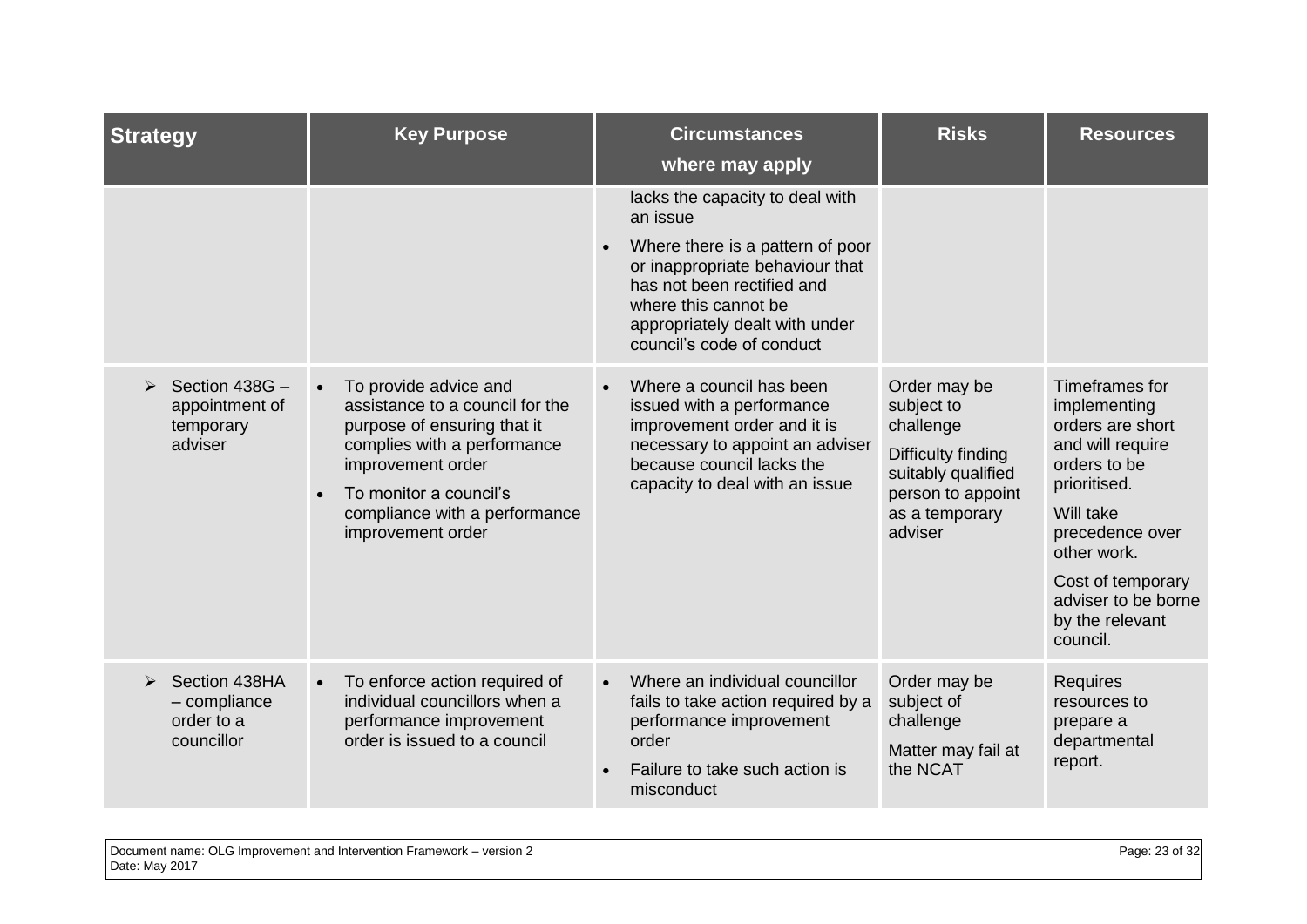| <b>Strategy</b>                                                | <b>Key Purpose</b>                                                                                                                                                                                                                                | <b>Circumstances</b><br>where may apply                                                                                                                                                                                                                                                                                                          | <b>Risks</b>                                                                                                                                                | <b>Resources</b>                                                                                                                                                                                                                    |
|----------------------------------------------------------------|---------------------------------------------------------------------------------------------------------------------------------------------------------------------------------------------------------------------------------------------------|--------------------------------------------------------------------------------------------------------------------------------------------------------------------------------------------------------------------------------------------------------------------------------------------------------------------------------------------------|-------------------------------------------------------------------------------------------------------------------------------------------------------------|-------------------------------------------------------------------------------------------------------------------------------------------------------------------------------------------------------------------------------------|
|                                                                |                                                                                                                                                                                                                                                   | Minister can request the DCE<br>refer the matter to the NCAT                                                                                                                                                                                                                                                                                     |                                                                                                                                                             |                                                                                                                                                                                                                                     |
| Section 438HB<br>- appointment of<br>financial<br>controller   | To improve financial controls<br>and other functions relating to<br>council finances as specified in<br>any order<br>To authorise payments from<br>council funds                                                                                  | Where a council has been<br>$\bullet$<br>issued with a performance<br>improvement order and it is<br>necessary to appoint a financial<br>controller to oversee the<br>council's financial management                                                                                                                                             | Order may be the<br>subject of<br>challenge                                                                                                                 | Timeframes for<br>implementing<br>orders are short<br>and will require<br>orders to be<br>prioritised.<br>Will take<br>precedence over<br>other work.<br>Cost of financial<br>controller to be<br>borne by the<br>relevant council. |
| Section 438I<br>and section<br>438W<br><b>Suspension Order</b> | To enable prompt action to be<br>taken to correct a problem,<br>provide time out to build or<br>restore relationships, allow<br>effective business to resume<br>and/or remedy a failure by a<br>council to do something that is<br>required of it | Where a performance<br>$\bullet$<br>improvement order has not<br>been complied with<br>Where previous intervention<br>attempts have failed<br>Where a council is not<br>$\bullet$<br>complying with its legislative<br>responsibilities, relevant<br>standards or guidelines<br>Where there are significant<br>risks facing the council that are | Order may be<br>subject to<br>challenge<br>Timeframes for the<br>process of issuing<br>orders outlined in<br>the implementation<br>Framework are not<br>met | Timeframes for<br>implementing<br>orders are short<br>and will require<br>orders to be<br>prioritised.<br>Will take<br>precedence over<br>other work.<br>Within existing<br>resources, role of<br>Office staff.                     |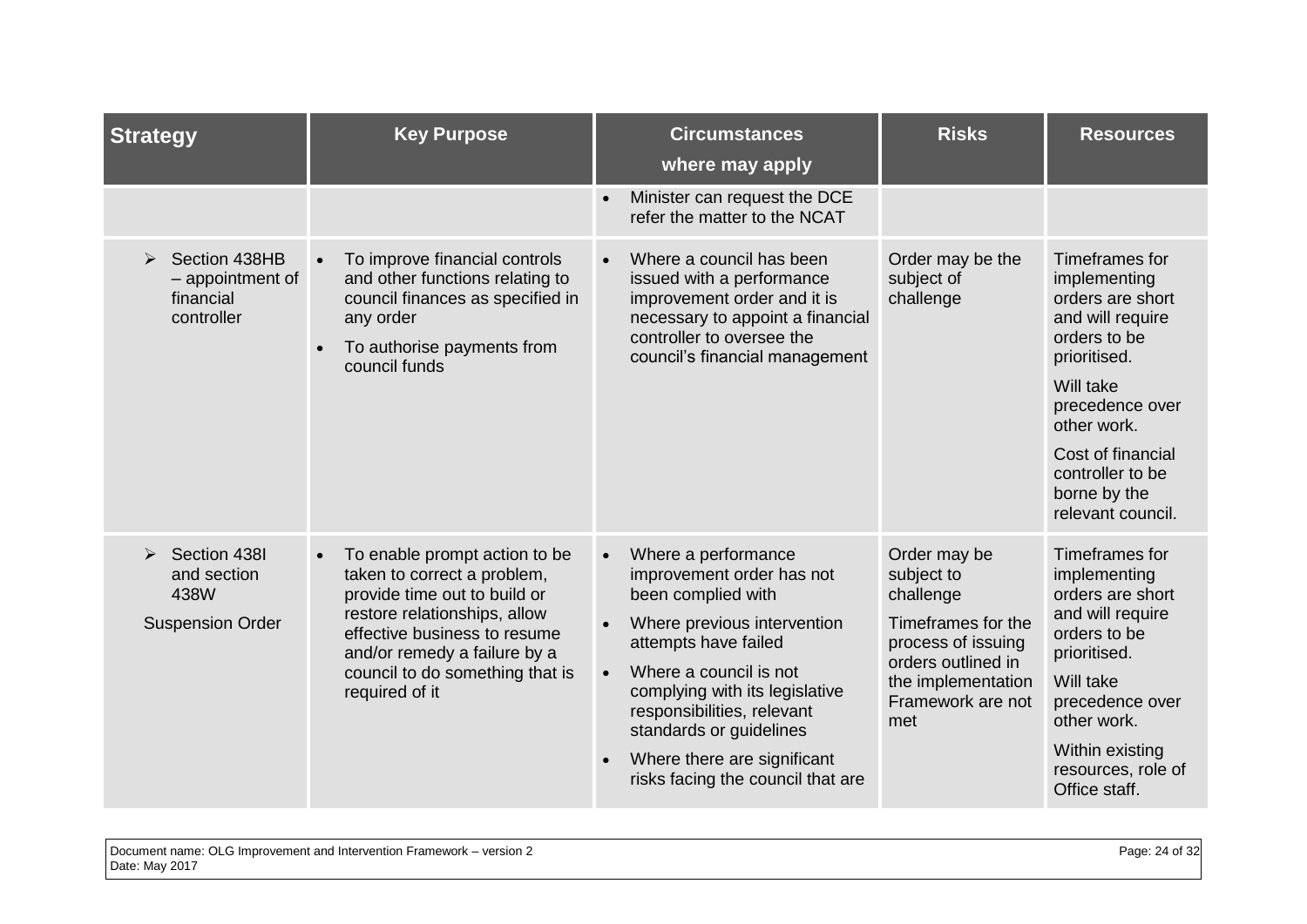| <b>Strategy</b>       | <b>Key Purpose</b>                                                                                                                                                           | <b>Circumstances</b><br>where may apply                                                                                                                                                                                                                                                                                                                                                                                             | <b>Risks</b>                                                                                                   | <b>Resources</b>                                                                 |
|-----------------------|------------------------------------------------------------------------------------------------------------------------------------------------------------------------------|-------------------------------------------------------------------------------------------------------------------------------------------------------------------------------------------------------------------------------------------------------------------------------------------------------------------------------------------------------------------------------------------------------------------------------------|----------------------------------------------------------------------------------------------------------------|----------------------------------------------------------------------------------|
|                       |                                                                                                                                                                              | not being addressed<br>Where council business is<br>being disrupted and council is<br>failing to exercise its functions<br>Where there is a pattern of poor<br>or inappropriate behaviour that<br>has not been rectified<br>Where there is a need to avoid<br>ongoing disruption during the<br>conduct of a public inquiry<br>Where the elected body is not<br>functioning effectively requiring<br>external intervention to remedy |                                                                                                                |                                                                                  |
| Section 661<br>action | To prosecute non-compliance<br>with a direction given under<br>Chapter 13, Part 3 (Financial<br>Management) and Part 5<br>(Inquiries, reviews and<br>surcharging) of the Act | Where there is failure to comply<br>$\bullet$<br>with an authorised direction<br>given under the relevant parts<br>of the Act<br>Where the failure to comply is<br>serious                                                                                                                                                                                                                                                          | Court does not<br>apply a penalty<br>Cost of taking<br>action is not<br>proportionate to the<br>non-compliance | Cost of taking legal<br>action to prosecute<br>the non-<br>compliance            |
| Section 673<br>order  | To remedy or restrain a breach<br>of the Act<br>To enforce compliance using<br>established sanction                                                                          | Where there is wilful ignorance<br>$\bullet$<br>of the Office's warnings<br>Where immediate action may<br>$\bullet$<br>be required, due to seriousness<br>of consequences of the<br>relevant party's action/inaction                                                                                                                                                                                                                | Court refuses to<br>make order                                                                                 | Cost of applying for<br>the order in the<br>Land and<br><b>Environment Court</b> |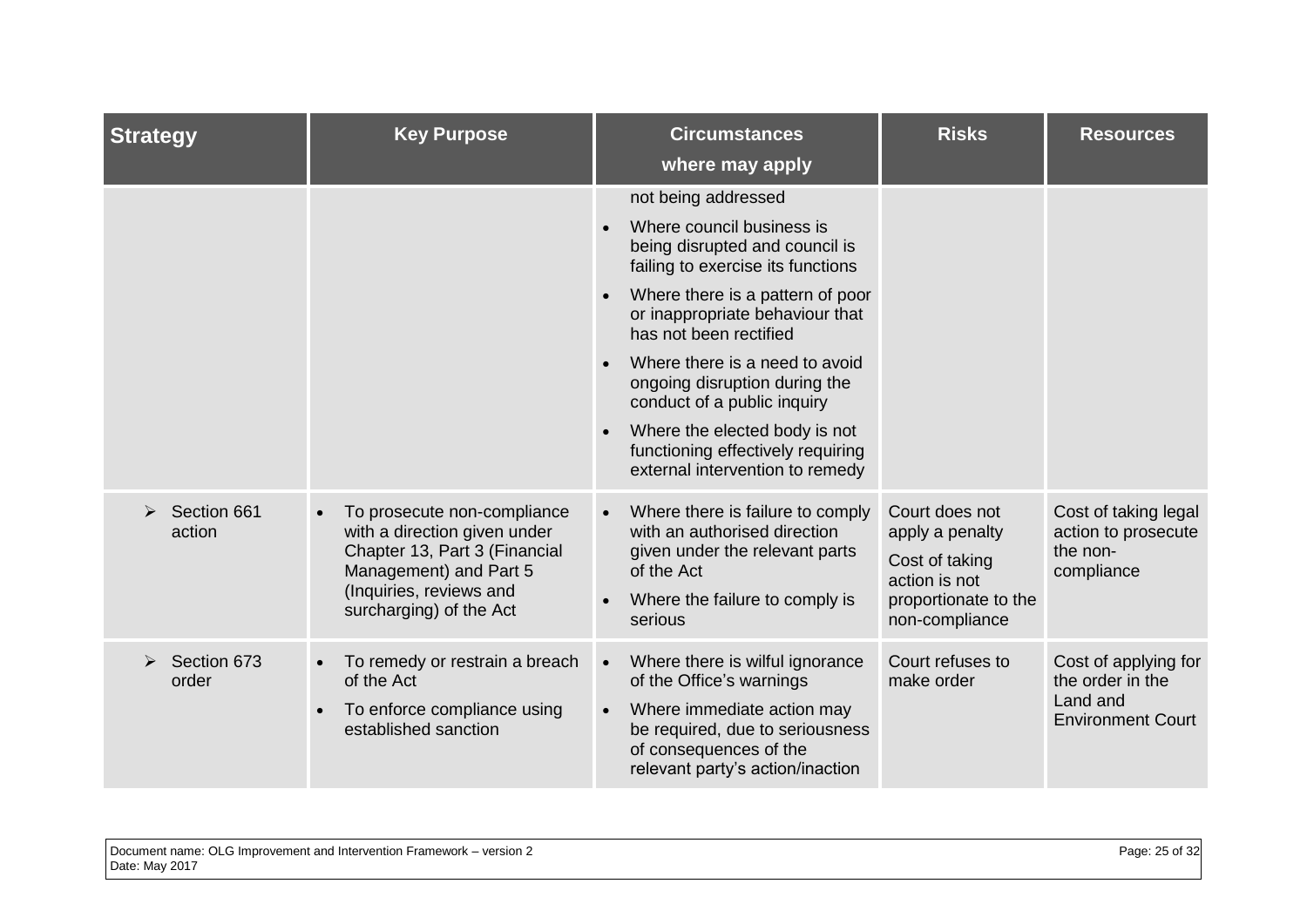| <b>Strategy</b>                    | <b>Key Purpose</b>                                                                                                                                     | <b>Circumstances</b><br>where may apply                                                                                                                                                                                                                                                                                                                                                  | <b>Risks</b>                                                                                                                                                                                                                  | <b>Resources</b>                                                                                                                        |
|------------------------------------|--------------------------------------------------------------------------------------------------------------------------------------------------------|------------------------------------------------------------------------------------------------------------------------------------------------------------------------------------------------------------------------------------------------------------------------------------------------------------------------------------------------------------------------------------------|-------------------------------------------------------------------------------------------------------------------------------------------------------------------------------------------------------------------------------|-----------------------------------------------------------------------------------------------------------------------------------------|
| Section 746<br>➤<br>power of entry | To enter and inspect premises<br>to determine whether the<br>provisions of the Act and Reg<br>are being complied with in<br>relation to those premises | Where serious concerns are<br>raised about specific council<br>premises                                                                                                                                                                                                                                                                                                                  | Only used where<br>there is credible<br>evidence of non-<br>compliance<br>Risk to reputation if<br>the Office gets it<br>wrong<br>Lack of expertise in<br>the Office to<br>support process                                    | May require<br>expertise outside<br>the Office<br>Would require 2<br>officers<br>May take<br>precedence over<br>other work              |
| Section 438U<br>public inquiries   | To examine council dysfunction<br>in a public and independent<br>process<br>To enforce compliance                                                      | Where a council exhibits<br>$\bullet$<br>serious signs of dysfunction<br>Serious concerns about a<br>significant issue<br>Where there is widespread<br>councillor misconduct<br>Where there is an irreparable<br>breakdown in the relationship<br>between councillors<br>Where there is an irreparable<br>breakdown in the relationship<br>between the elected body and<br>council staff | Lack of control of<br>process due to<br>independence of<br>commissioners<br>Unsupportable<br>recommendations<br>Outcome may be<br>inconsistent with<br>Office's goals<br>Lack of expertise in<br>Office to support<br>process | Takes at least one<br>officer off line<br>Other work needs<br>to be redirected in<br>the team<br>Cost of<br>commissioner and<br>process |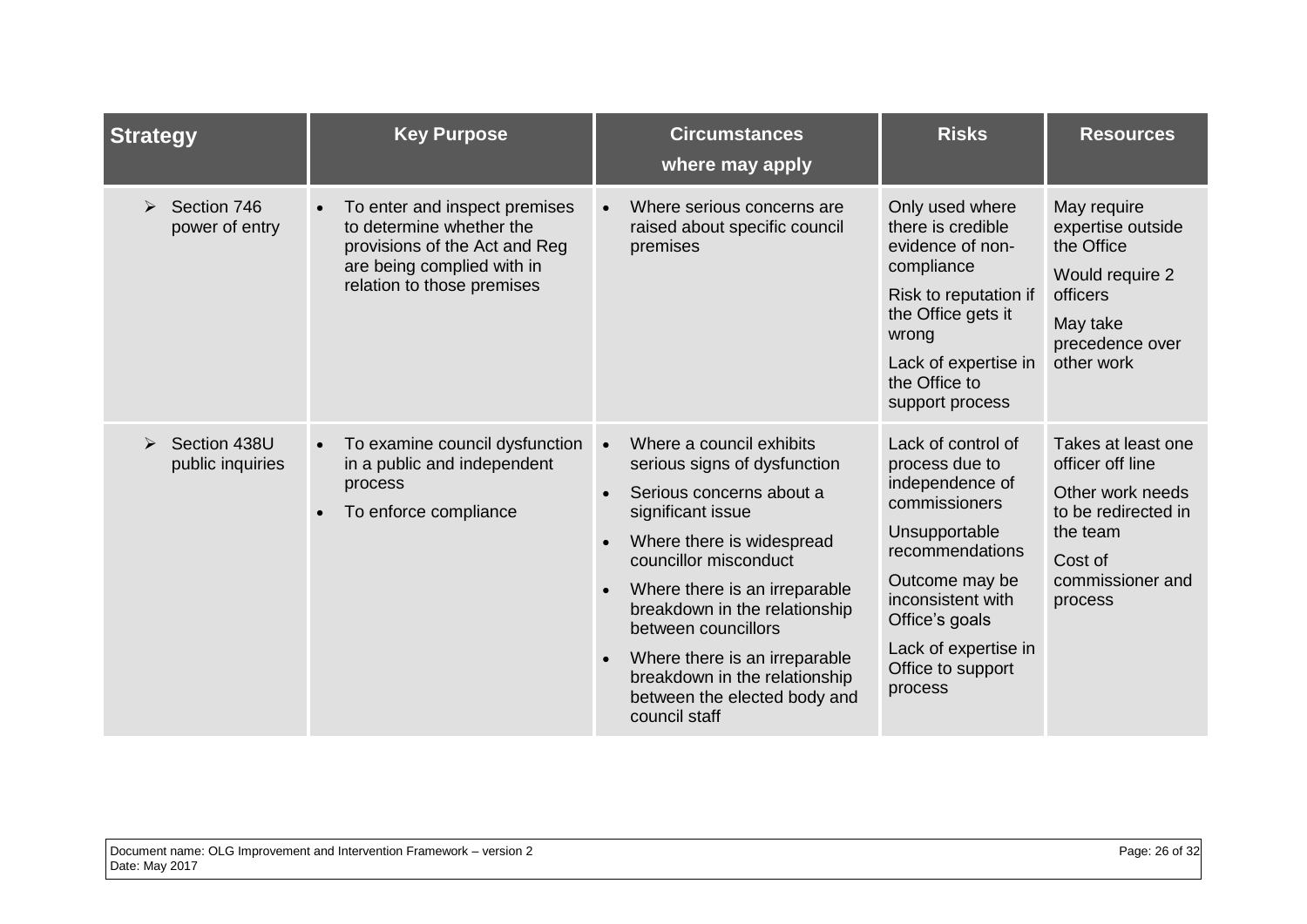| <b>Strategy</b>                                                                 | <b>Key Purpose</b>                                                                                | <b>Circumstances</b><br>where may apply                                                                                                                                                                                                                        | <b>Risks</b>                                                                                                                                                                                 | <b>Resources</b>                                      |
|---------------------------------------------------------------------------------|---------------------------------------------------------------------------------------------------|----------------------------------------------------------------------------------------------------------------------------------------------------------------------------------------------------------------------------------------------------------------|----------------------------------------------------------------------------------------------------------------------------------------------------------------------------------------------|-------------------------------------------------------|
| Section 4401<br>➤<br><b>Misconduct</b><br>sanction by<br><b>Chief Executive</b> | To enforce compliance with<br>$\bullet$<br>standards of conduct using<br>established sanction     | Where there is prima facie<br>$\bullet$<br>evidence of misconduct on the<br>part of a councillor, an<br>investigation is undertaken, a<br>departmental report prepared<br>and the matter warrants<br>disciplinary action being taken<br>by the Chief Executive | Delay in process or<br>decision making<br>Need to be<br>cautious about<br>following due<br>process<br><b>Risk of Chief</b><br>Executive's<br>decision being<br>subject to legal<br>challenge | Within existing<br>resources, role of<br>Office staff |
| Referral to<br>NCAT-<br>misconduct                                              | To enforce compliance with<br>standards of conduct using<br>established sanction                  | Where there is prima facie<br>$\bullet$<br>evidence of misconduct on the<br>part of a councillor, an<br>investigation is approved and<br>the matter is so serious as to<br>warrant referral to the NCAT                                                        | Delay in process                                                                                                                                                                             | Within existing<br>resources, role of<br>Office staff |
| Referral to<br>$\blacktriangleright$<br><b>NCAT - PI</b>                        | To prosecute non-compliance<br>with relevant provisions of the<br>Act using established sanctions | Where there is prima facie<br>$\bullet$<br>evidence of a breach of the<br>pecuniary interest provisions of<br>the Act and an investigation is<br>authorised                                                                                                    | Delay in process<br>Obliged to report to<br>NCAT where an<br>investigation has<br>commenced -<br>need to balance<br>breach with<br>resources to<br>pursue                                    | Within existing<br>resources, role of<br>Office staff |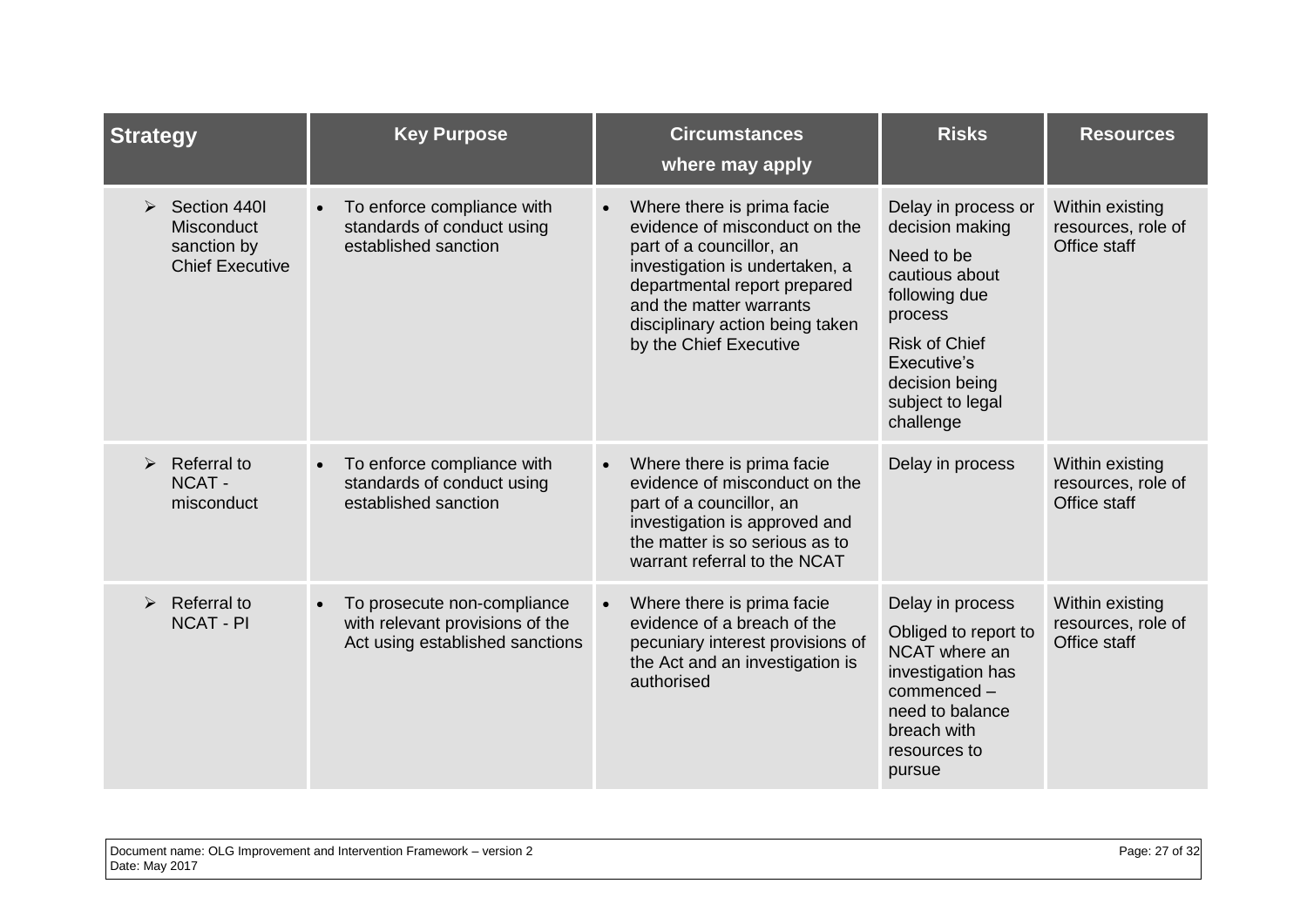#### <span id="page-27-0"></span>**Appendix 2: Problem identification, risk analysis and intervention strategy decision making and action framework template**

Council:

 $\bullet$ 

 $\bullet$ 

 $\bullet$ 

 $\bullet$ 

- 1. Analyse compliance behaviour:
- a. What is the apparent problem/behaviour that needs to change? e.g. Does it relate to an individual councillor? Does it relate to council operations?

b. Identify the underlying cause of the problem/behaviour e.g. Does it relate to relationship between elected body and administration?

- 2. Identify desired outcome and desired impact
- 3. Determine attitude to compliance (Diagram 1) and purpose of intervention (Appendix 1)
- 4. Identify risks and pros and cons associated with intervening/not intervening **Pros Cons**

#### 5. Identify risks associated with relevant intervention options, resource implications and pros and cons of options (Appendix 1)

| Intervention | <b>Risks</b> | Resources | Pros | Cons |
|--------------|--------------|-----------|------|------|
|              |              |           |      |      |
|              |              |           |      |      |
|              |              |           |      |      |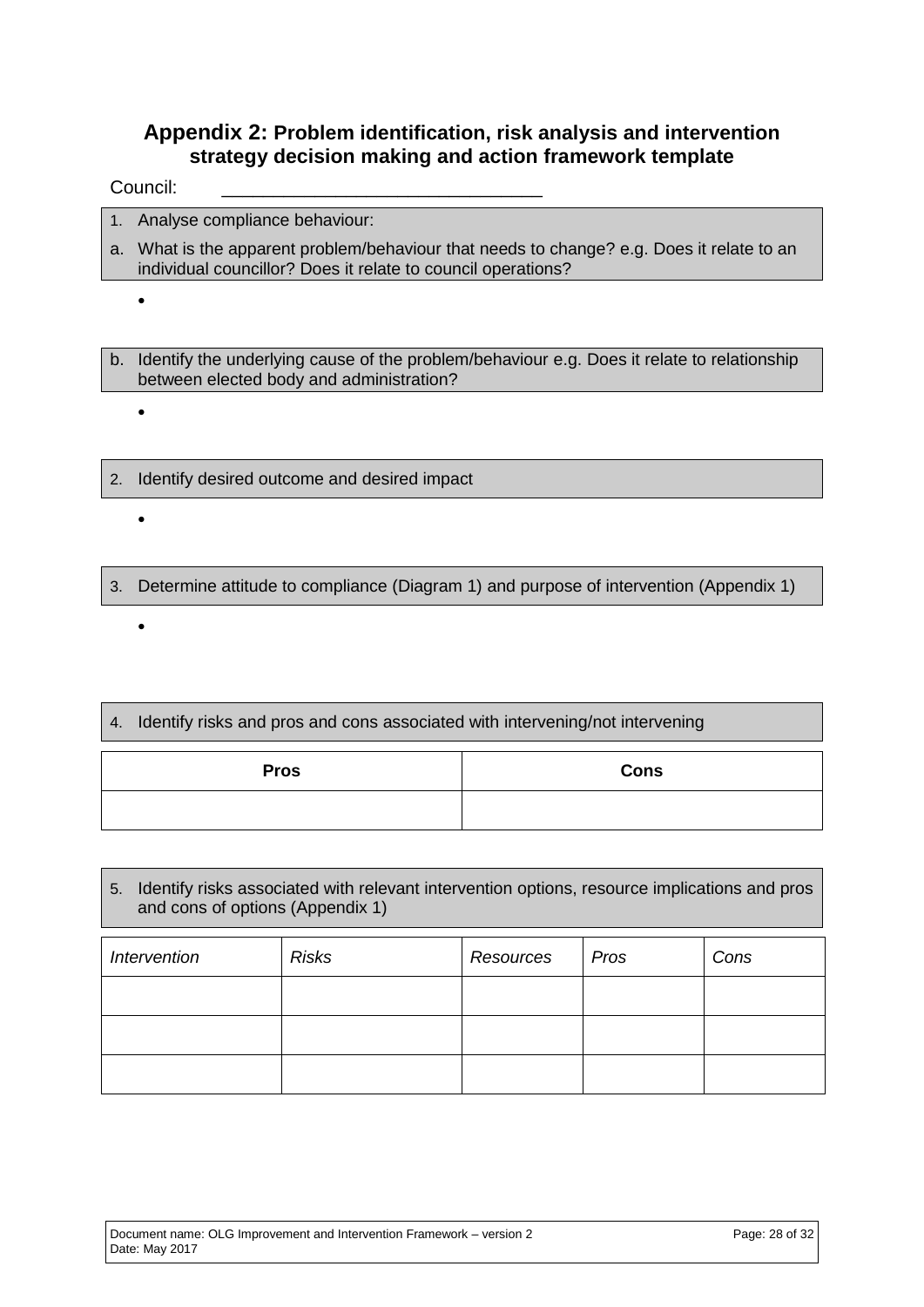#### 6. Determine intervention option/strategy and plan

| <b>Steps</b> | Intervention option | When | Resources |
|--------------|---------------------|------|-----------|
|              |                     |      |           |
|              |                     |      |           |
|              |                     |      |           |
|              |                     |      |           |
|              |                     |      |           |

7. Apply the intervention option/strategy

 $\bullet$ 

- 8. Monitor performance against desired outcome
- 9. Evaluate change/compliance/outcome and intervention process
- 10. Consider further intervention/escalation following the intervention

| 7. Intervention option | 8. Monitoring undertaken | 9. Change/compliance/outcome | 10. Further action required |  |
|------------------------|--------------------------|------------------------------|-----------------------------|--|
|                        |                          |                              |                             |  |

11. Could the intervention process be improved? If so, describe how.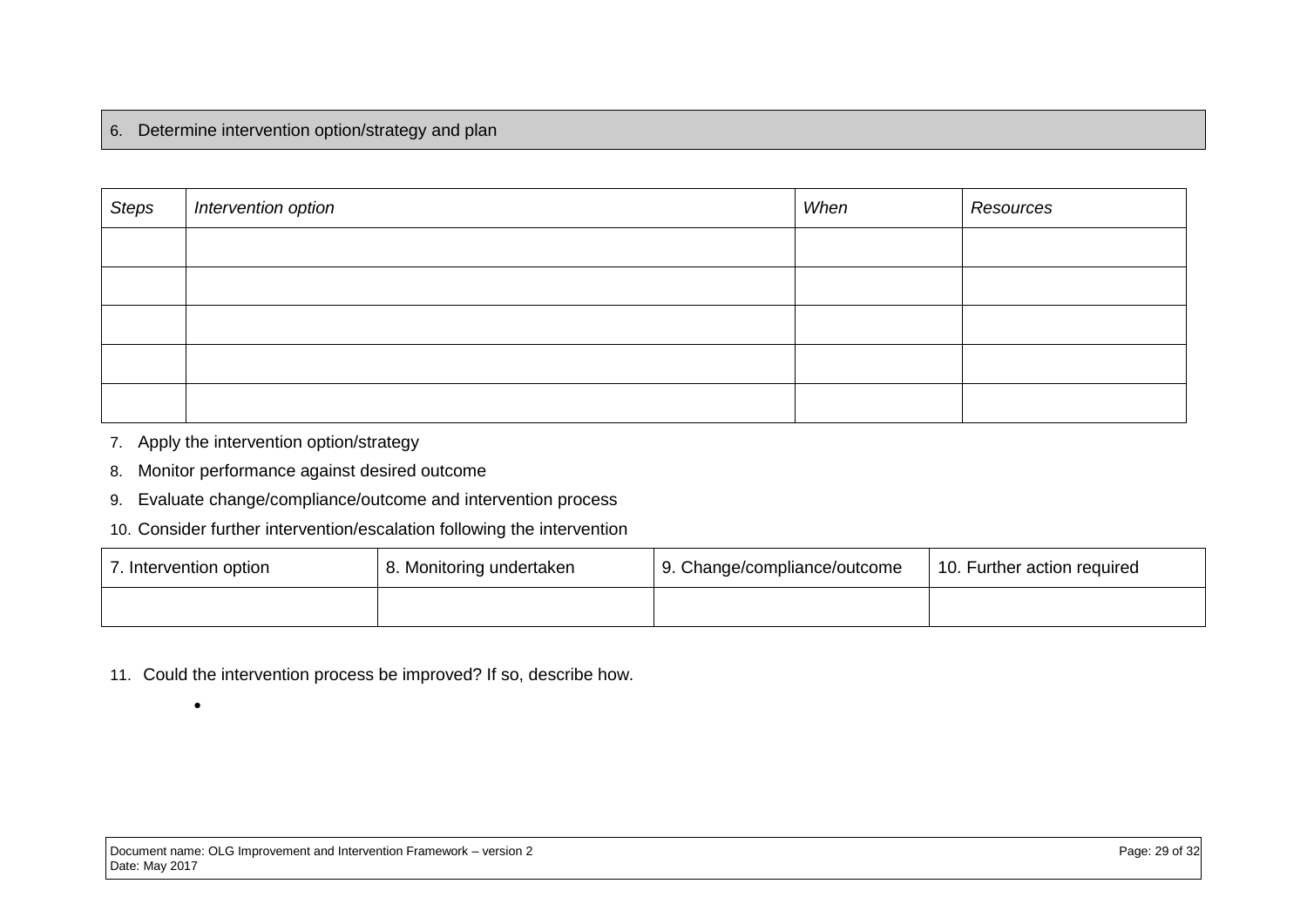## **Appendix 3: Investigation plan**

| Date initiated:                            | Complainant/s:          |  |
|--------------------------------------------|-------------------------|--|
| Objective<br>Number:<br><b>File Number</b> | <b>Council/Subject:</b> |  |
| <b>Brief Description of Complaint:</b>     |                         |  |
| System Issue (if so, explain):             |                         |  |
| History of matter to date:                 |                         |  |

<span id="page-29-0"></span>

| <b>ALLEGATION</b> | <b>BREACH OF ACT (BY</b><br><b>SECTION)</b> | PROOFS/FACTS IN ISSUE | <b>AVENUE OF INQUIRY</b><br>(PRIMARY TASKS) |
|-------------------|---------------------------------------------|-----------------------|---------------------------------------------|
|                   |                                             |                       |                                             |
|                   |                                             |                       |                                             |
|                   |                                             |                       |                                             |
|                   |                                             |                       |                                             |
|                   |                                             |                       |                                             |
|                   |                                             |                       |                                             |
|                   |                                             |                       |                                             |
|                   |                                             |                       |                                             |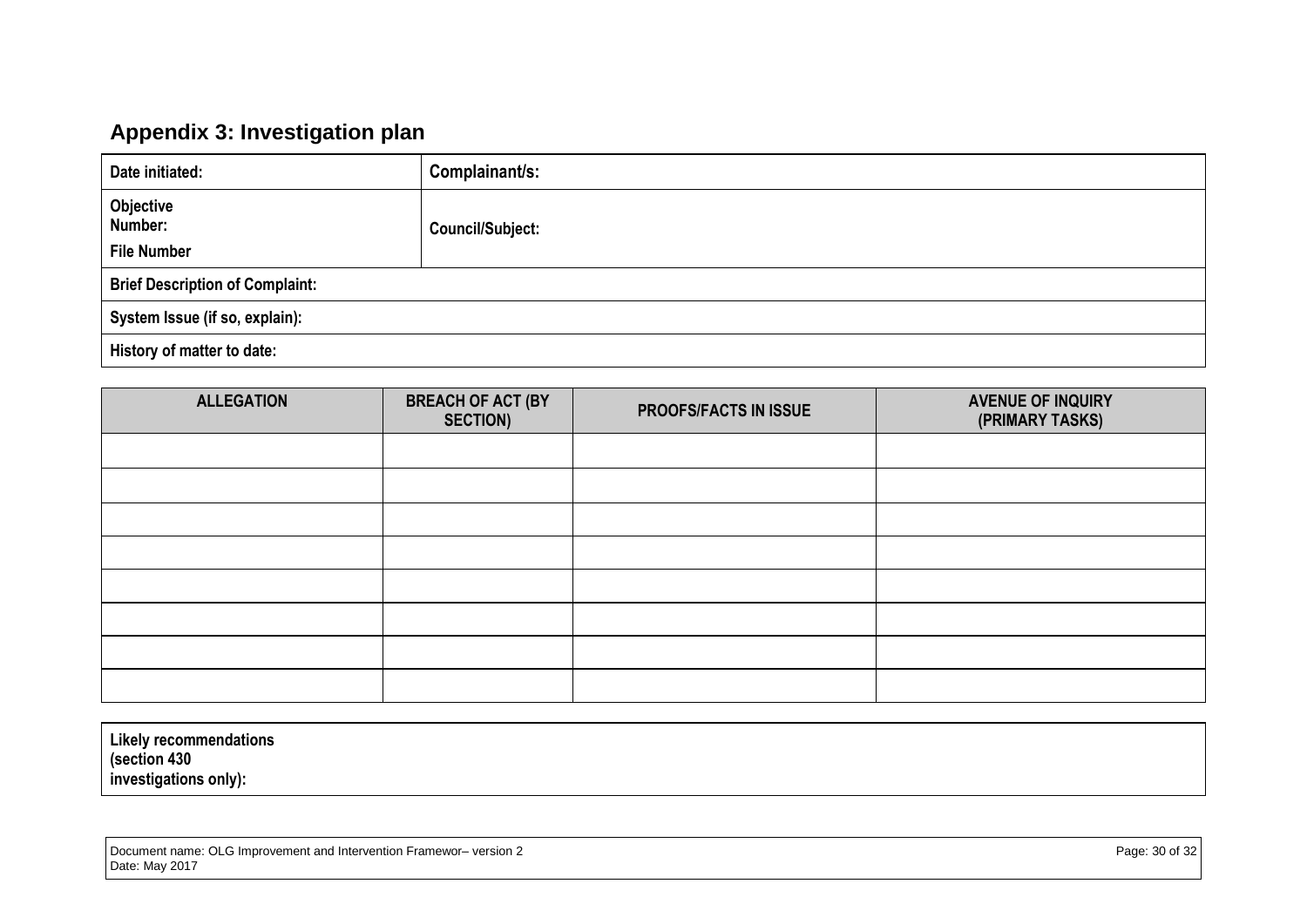| <b>Objective and File</b><br>Number: | <b>Expected result by review date:</b> |
|--------------------------------------|----------------------------------------|
| <b>Review Date:</b>                  |                                        |

| <b>Task</b>      | <b>AVENUES OF ENQUIRY</b>                                        | I/We will need these | Seq                               | <b>Days/Hours</b> | <b>Start</b> | <b>Expect</b> |                 |
|------------------|------------------------------------------------------------------|----------------------|-----------------------------------|-------------------|--------------|---------------|-----------------|
| <b>No</b>        | $\triangleleft$ Action Steps $\triangleright$<br>(Primary Tasks) | (Related Tasks)      | Resources/People/Money/Facilities |                   |              | <b>Date</b>   | <b>Finalise</b> |
|                  |                                                                  |                      |                                   |                   |              |               |                 |
| $\overline{2}$   |                                                                  |                      |                                   |                   |              |               |                 |
| 3                |                                                                  |                      |                                   |                   |              |               |                 |
| 4                |                                                                  |                      |                                   |                   |              |               |                 |
| $5\phantom{1}$   |                                                                  |                      |                                   |                   |              |               |                 |
| $\boldsymbol{6}$ |                                                                  |                      |                                   |                   |              |               |                 |
| 7                |                                                                  |                      |                                   |                   |              |               |                 |
| $\pmb{8}$        |                                                                  |                      |                                   |                   |              |               |                 |